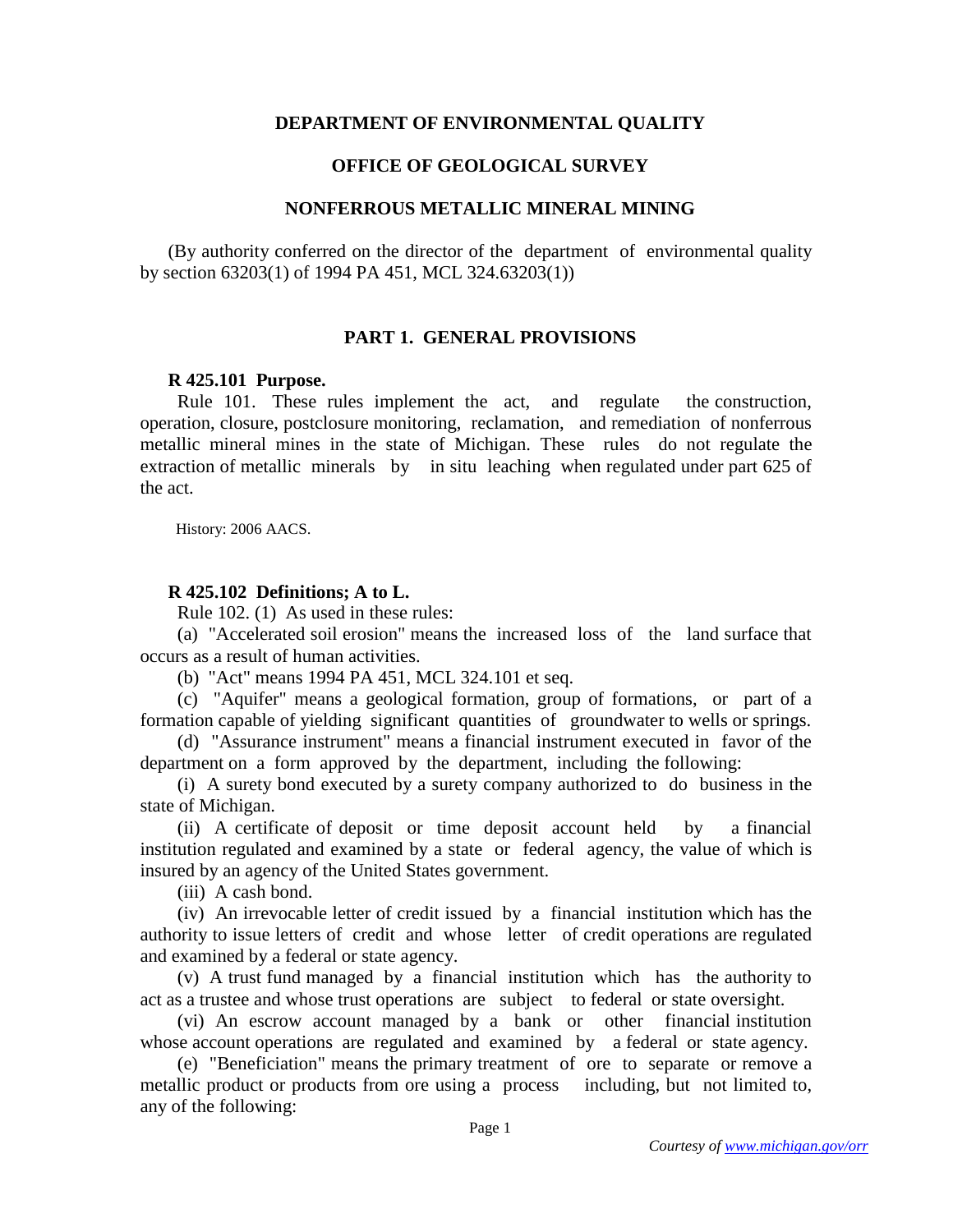(i) Crushing.

(ii) Grinding.

(iii) Washing.

(iv) Dissolution.

(v) Crystallization.

(vi) Filtration.

(vii) Sorting.

(viii) Sizing.

(ix) Drying.

(x) Sintering.

(xi) Pelletizing.

(xii) Briquetting.

(xiii) Calcining to remove water and/or carbon dioxide.

 (xiv) Roasting, autoclaving, and/or chlorination in preparation for leaching (except where this process produces a final or intermediate product that does not undergo further beneficiation or processing).

(xv) Gravity concentration.

(xvi) Magnetic separation.

(xvii) Electrostatic separation.

(xviii) Flotation.

(xix) Ion exchange.

(xx) Ex situ solvent extraction.

(xxi) Electrowinning.

(xxii) Precipitation.

(xxiii) Amalgamation.

(xxiv) Heap, dump, vat, and tank leaching.

 (f) "Contaminated" or "contamination" means having substances in concentrations that are above natural background and that are, or may be, harmful to the environment or to human health and safety as determined by the department under other applicable parts of the act.

 (g) "Cultural, historical, or archaeological resource" means a structure or site that meets any of the following requirements:

 (i) Is listed as a national historic landmark under the historic sites, buildings, and antiquities act, chapter 593, 49 Stat. 666, 16 U.S.C.461 to 467 as of the effective date of these rules.

 (ii) Is listed on the national register of historic places pursuant to the national historic preservation act of 1966, Public Law 89-665, 16 U.S.C.470 to 470a, 470b, and 470c to 470x-6 as of the effective date of these rules.

 (iii) Is listed on the state register of historic sites pursuant to 1955 PA 10, MCL 399.151 to 399.152.

 (iv) Is recognized under a locally established historic district created pursuant to the local historic districts act, 1970 PA 169, MCL 399.201 to 399.215.

 (h) "Cumulative impact" means the environmental impact that results from the proposed mining activities when added to other past, present, and reasonably foreseeable future activities.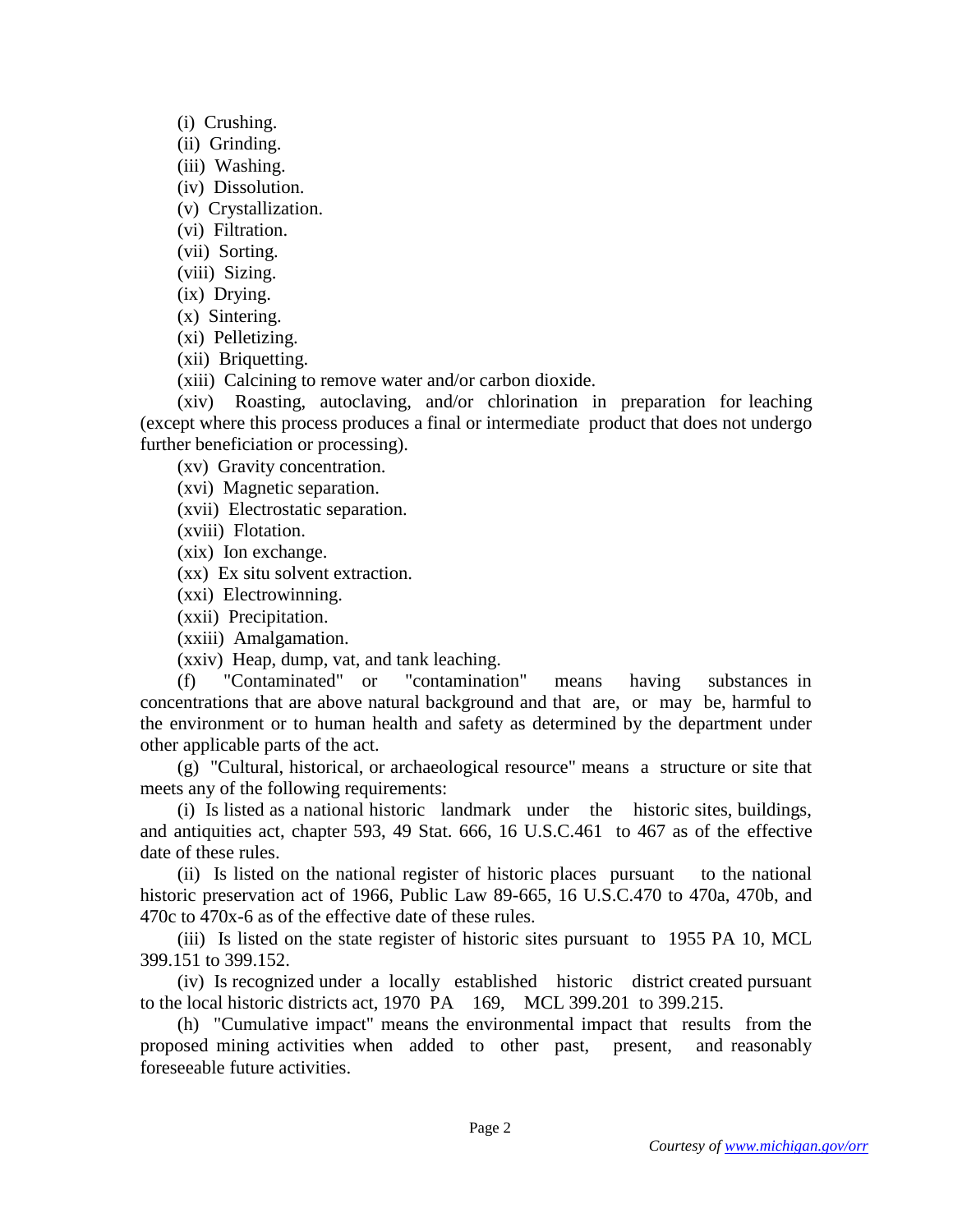(i) "Designated wellhead protection area" means a specific geographic area which is approved by the department as the surface and subsurface area surrounding a water well or well field that supplies a public water system and through which contaminants are reasonably likely to move toward and reach the water well or well field.

 (j) "Detroit consumer price index" means the most comprehensive index of consumer prices available for the Detroit area from the United States department of labor, bureau of labor statistics.

 (k) "Disposal facility" means a facility or a part of a facility where overburden, waste rock, or tailings are intentionally placed into or on the land and at which the overburden, waste rock, or tailings will remain after closure.

 (l) "Earth change" means a humanmade change in the natural cover or topography of land, including cut and fill activities, which may result in or contribute to soil erosion or sedimentation of the waters of the state.

 (m) "Final reclamation" means reclamation performed after final cessation of mining with the intent not to resume mining.

 (n) "Financial assurance" means an assurance instrument or statement of financial responsibility provided by an operator to ensure compliance with the act, these rules, permit conditions, instructions, or orders of the department.

 (o) "Floodplain" means an area of land adjoining a river or stream that will be inundated by a flood with a magnitude that has a 1% chance of occurring or being exceeded in any given year.

(p) "Groundwater" means water below the land surface in a zone of saturation.

(q) "Hazardous substance" means that term as defined in part 201 of the act.

 (r) "Indian reservation" means any federally recognized reservation established by treaty, agreement, executive order, or act of congress.

 (s) "Indian governing body" means the governing body of any tribe, band, or group of Indians subject to the jurisdiction of the United States and recognized by the United States as possessing power of self-government.

 (t) "Interim reclamation" means reclamation performed in connection with temporary cessation of mining with the intent to resume mining.

 (u) "Life of the mine" means the period from issuance of a mining permit through the completion of reclamation.

(2) A term defined in the act has the same meaning when used in these rules.

History: 2006 AACS.

# **R 425.103 Definitions; M to Z.**

Rule 103. (1) As used in these rules:

 (a) "Mining activity" means any of the following activities for the purpose of, or associated with, mining:

(i) Clearing of land.

- (ii) Drilling and blasting.
- (iii) Excavation of earth materials to access or remove ore.
- (iv) Beneficiation.
- (v) Reclamation.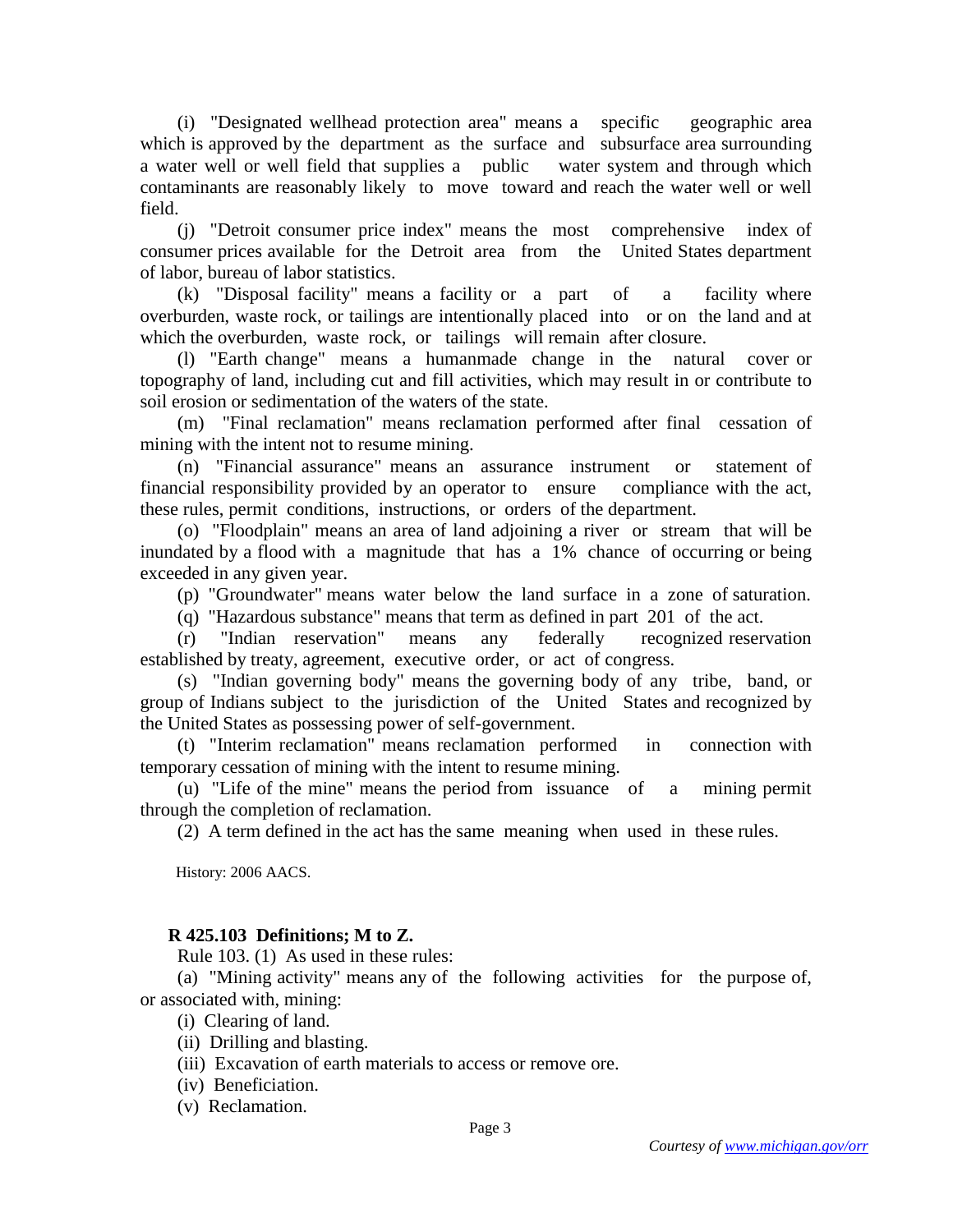(vi) Transportation of overburden, waste rock, ore, and tailings.

 (vii) Storage, relocation, and disposal of overburden, waste rock, ore, and tailings within a mining area, including backfilling of mined areas.

(viii) Storage and transportation of chemical reagents.

(ix) Construction of water impoundment and drainage features.

(x) Construction of haul roads.

(xi) Construction of utilities or extension of existing utilities.

(xii) Withdrawal, transportation, and discharge of water.

 (b) "Nonerosive velocity" means a speed of water movement that is not conducive to the development of accelerated soil erosion.

 (c) "Organization report" means a certified statement, on a form prescribed by the department, giving the name, address, and plan of the business organization, and listing the following:

 (i) All corporate officers, directors, incorporators, and limited liability company managers.

 (ii) All other partners, shareholders, limited liability company members, or other persons who have the authority to make, or are responsible for making, operational decisions, including the construction, operation, closure, postclosure monitoring, reclamation, and remediation of a mine.

 (d) "Overburden" means unconsolidated earth material that overlies bedrock and that is or will be excavated by open pit mining methods to access ore.

 (e) "Percolation leaching" means a process for the primary purpose of the recovery of metals in an outdoor environment from a stockpile of crushed or excavated ore by percolating water or a solution through the ore and collecting the leachate, and includes the processes known as "heap leaching" and "dump leaching."

 (f) "Peripheral rock" means rock that is or will be left in place after the completion of mining and within 3 feet of either of the following:

(i) The walls and floor of an open pit.

 (ii) The walls, floor, and roof of adits, portals, and underground mine workings.

 (g) "Permanent soil erosion and sedimentation control measures" means control measures that are installed or constructed to control soil erosion and sedimentation and that are designed to remain in place after final reclamation.

 (h) "Postclosure" means the period following completion of final reclamation in compliance with the approved reclamation plan.

 (i) "Public water supply well" means a well that provides water for a "type I public water supply," "type IIa public water supply," "type IIb public water supply," or "type III public water supply" as those terms are defined in R 325.10502.

 (j) "Reactive" means susceptible to reacting, dissolving, or otherwise forming a leachate that is or may be harmful to the environment or to human health and safety as determined by the department under conditions that exist, or may exist, at a mining operation.

 (k) "Reclamation" means that reconditioning or rehabilitation of the mining area or portions thereof for useful purposes and the protection of the natural resources, including the control of erosion and the prevention of land or rock slides, collapses and subsidence, and air and water pollution.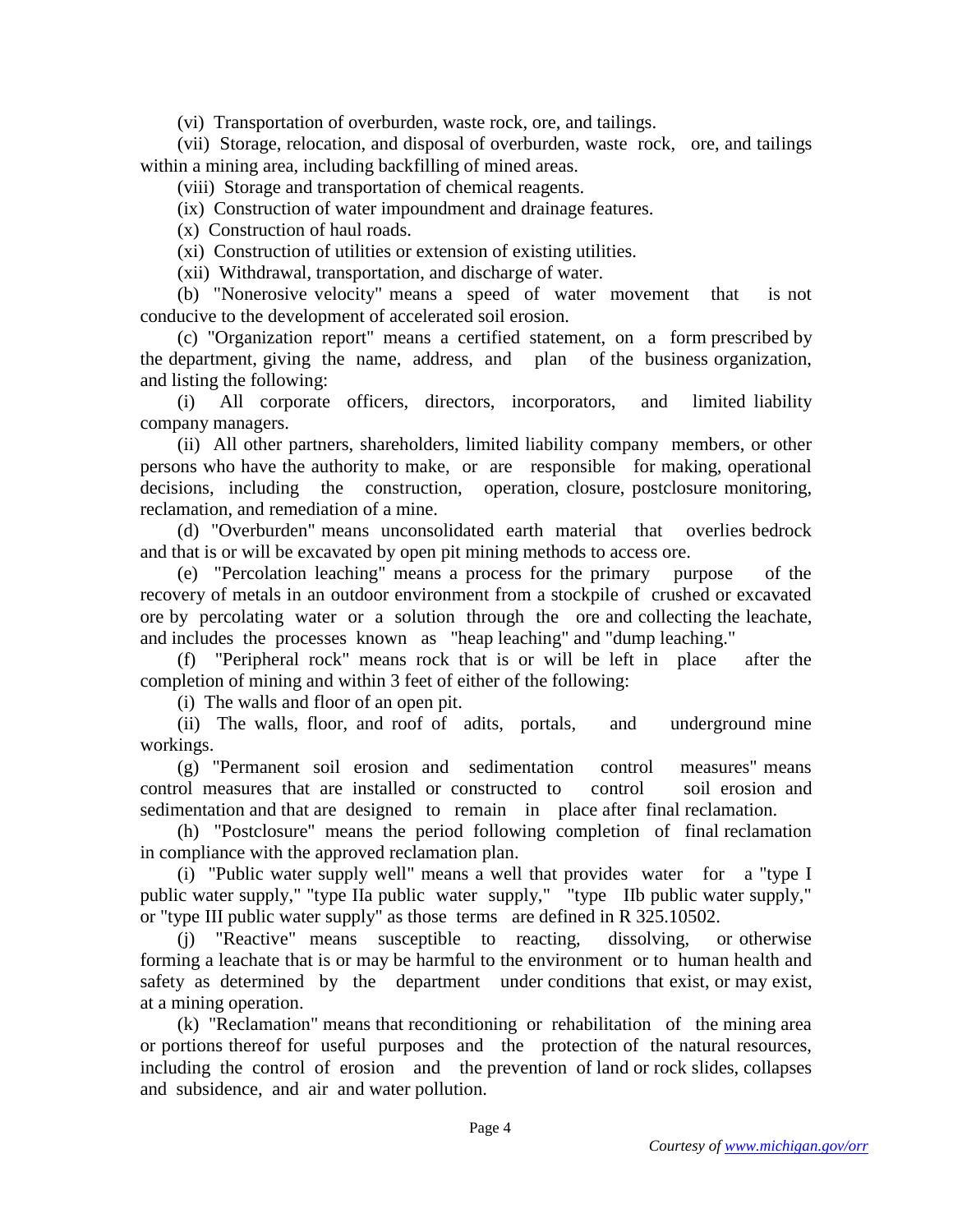(l) "Remediation" means the taking of actions that are necessary to prevent, minimize, or mitigate injury to the public health, safety, or welfare, or to the environment, including cleanup, removal, containment, isolation, destruction, or treatment of a hazardous substance released or threatened to be released into the environment; and associated monitoring and maintenance.

 (m) "Stabilization" means the establishment of vegetation or the proper placement, grading, or covering of soil to ensure its resistance to soil erosion, sliding, or other earth movement.

 (n) "Storage facility" means a facility or a part of a facility where ore, waste rock, overburden, or tailings is held for a temporary period, at the end of which the ore, waste rock, overburden, or tailings is treated, disposed of, or stored elsewhere.

 (o) "Surety bond" has the same meaning as "conformance bond" as used in part 632 of the act.

 (p) "Tailings" means material that is separated from the metallic product in the beneficiation or treatment of minerals.

 (q) "Temporary soil erosion and sedimentation control measures" means interim control measures which are installed or constructed to control soil erosion and sedimentation and which are not maintained after project completion.

(r) "Wetland" means that term as defined in part 303 of the act.

(2) A term defined in the act has the same meaning when used in these rules.

History: 2006 AACS.

# **PART 2. PERMITS**

# **R 425.201 Permits.**

 Rule 201. (1) An operator shall not begin mining activities without first obtaining a mining permit from the department. A person requesting a mining permit shall submit all of the following to the department:

 (a) A permit application on forms prescribed by the department, signed by the operator or an authorized representative of the operator.

(b) A permit application fee as prescribed in part 632 of the act.

(c) An environmental impact assessment.

(d) A mining, reclamation, and environmental protection plan.

(e) A contingency plan.

 (f) A description of the type or types and amount of financial assurance to be provided that will satisfy the requirements of R 425.301.

 (g) A list of all other applicable permits and licenses that are anticipated to be required.

(h) An organization report on a form prescribed by the department.

 (2) Beneficiation activities shall require a separate mining permit under 1 or both of the following conditions:

 (a) The site of the proposed beneficiation activities is not within or adjacent to the site of other associated mining activities, either existing or proposed, that are subject to a mining permit.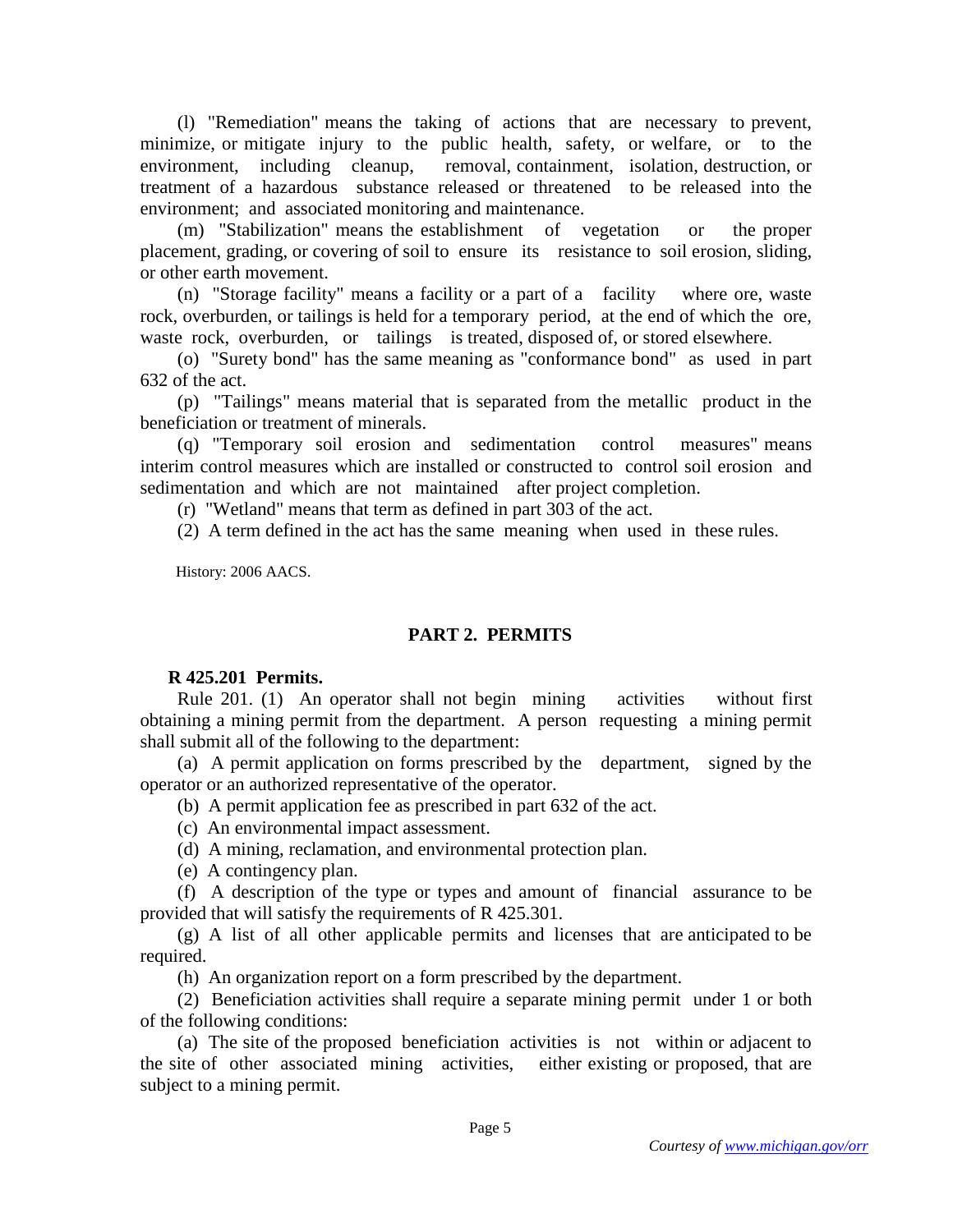(b) The operator of the proposed beneficiation activities is not the same person as the operator of other associated mining activities, either existing or proposed, that are subject to a mining permit.

 (3) An applicant shall submit to the department 10 paper copies of the documents required under subrule (1), (a) and (c) to (h) of this rule, and shall also submit the documents in an electronic format approved by the department.

 (4) The department shall process an application for a mining permit according to the requirements of section 63205 of the act, as follows:

 (a) Effective 14 days after the department receives an application for a mining permit, the application shall be considered to be administratively complete unless the department proceeds as provided under subdivision (b) of this subrule.

 (b) If, before the expiration of the 14-day period under subdivision (a) of this subrule, the department notifies the applicant that the application is not administratively complete, specifying the information necessary to make the application administratively complete, or notifies the applicant that the fee required to accompany the application has not been paid, specifying the amount due, the running of the 14-day period under subdivision (a) of this subrule is tolled until the applicant submits to the department the specified information or fee amount due. The notice shall be given in writing or electronically.

 (c) Within 42 days after an application for a mining permit is determined to be administratively complete, the department shall hold a public meeting on the application. The department shall give notice of the public meeting not less than 14 or more than 28 days before the date of the public meeting. The notice shall specify the time and place of the public meeting, which shall be held in the county where the proposed mining operation is located, and shall include information on how to review or obtain a copy of the application. The department shall make a printed and electronic copy of the application available at a library or other public building in the county where the proposed mining operation is located, and shall post a copy of the application on the department website. The notice shall be given in writing to the city, village, or township and the county where the proposed mining operation is to be located and to all affected federally recognized Indian tribes in this state. The notice shall also be given by publication in a newspaper of local distribution in the area where the proposed mining operation is to be located.

 (d) The department shall accept written public comment on the permit application for 28 days following the public meeting under subdivision (c) of this subrule. Within 28 days after the expiration of the public comment period, the department shall reach a proposed decision to grant or deny a mining permit and shall prepare a document explaining the basis for the decision. The decision shall be based upon the permit application and the statutory requirements under part 632 of the act. The department shall establish a time and place for a public hearing on the proposed decision, and shall give notice of the public hearing not less than 14 or more than 28 days before the date of the public hearing. The notice shall be given in writing to the city, village, or township and the county where the proposed mining operation is to be located and to all affected federally recognized Indian tribes in this state. The notice shall also be given by publication in a newspaper of local distribution in the area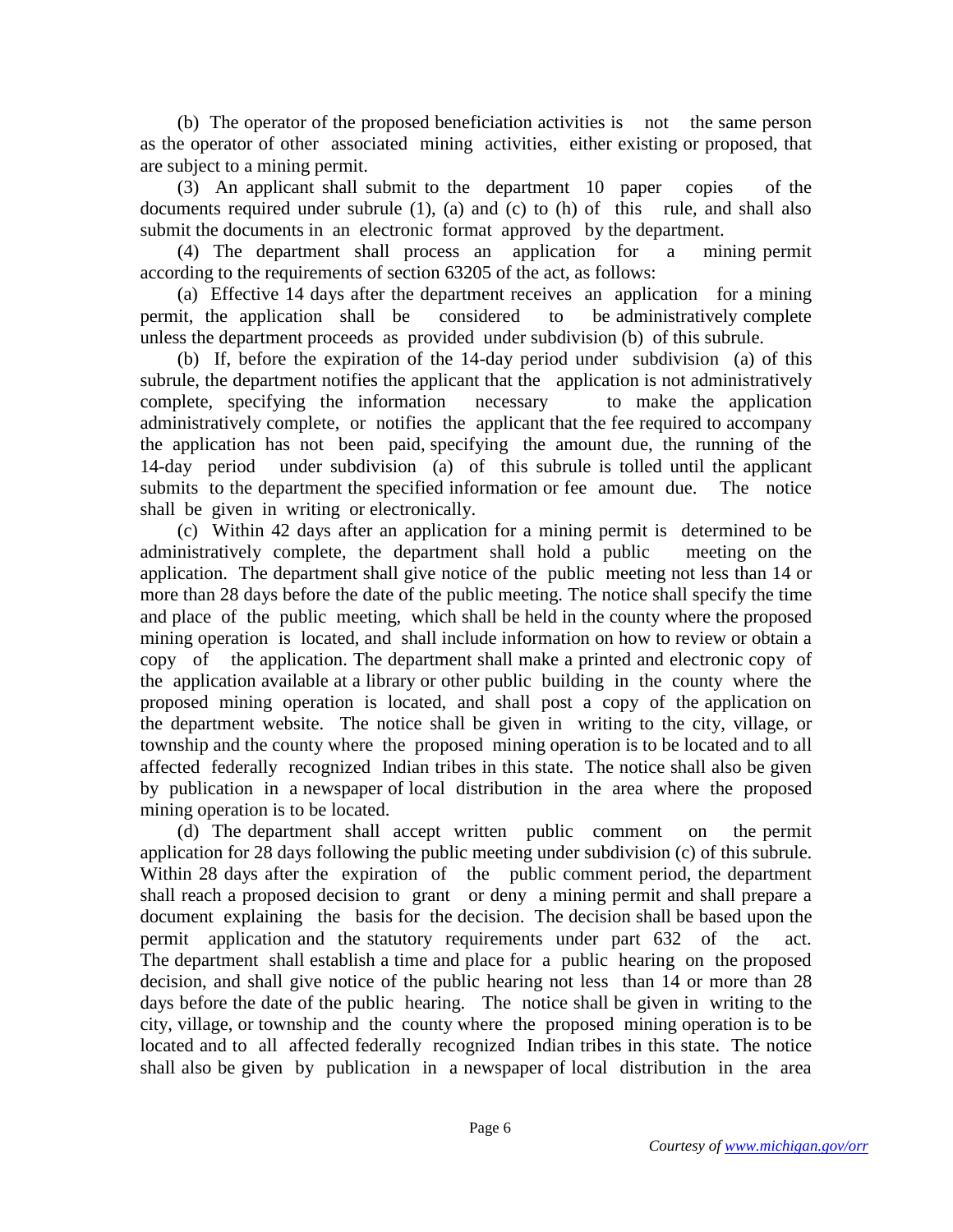where the proposed mining operation is to be located. The notice shall contain all of the following:

(i) The time and place of the public hearing.

 (ii) The name and address of the applicant, the type of mining proposed, and the location and general areal extent of the mining area.

(iii) A statement of the department's proposed decision to issue or deny the permit.

 (iv) Information on how to review a complete copy of the application, the draft permit or denial, and the basis for the proposed decision.

 (v) A listing of other permits and hearings that are pending or anticipated under this act with respect to the proposed mining operation.

 (vi) The name, address, and telephone number of a representative of the department who may be contacted to obtain more information on the application.

(vii) A description of the process for participating in the public hearing.

 (e) The department shall accept written public comment on the proposed decision to grant or deny a mining permit for 28 days following the public hearing. At the expiration of the public comment period, the department shall issue a report summarizing all comments received and providing the department's response to the comments.

 (f) Within 28 days after the expiration of the public comment period under subdivision (e) of this subrule, the department shall grant or deny the mining permit application in writing. A determination that an application is administratively complete does not preclude the department from requiring additional information from the applicant. The 28-day period under this subdivision shall be tolled until the applicant submits the requested information. If a mining permit is denied, the reasons shall be stated in a written report to the applicant.

 (5) The department may impose terms and conditions in a mining permit, in addition to those specified in the application, that are necessary to implement these rules and part 632 of the act.

 (6) The department shall not issue a mining permit authorizing percolation leaching unless the applicant demonstrates that the proposed percolation leaching meets the requirements of R 425.403.

 (7) Subject to subrule (9) of this rule, the department shall approve a mining permit if it determines both of the following:

(a) The permit application meets the requirements of part 632 of the act.

 (b) The proposed mining operation will not pollute, impair, or destroy the air, water, or other natural resources or the public trust in those resources, in accordance with part 17 of the act. In making this determination, the department shall consider the extent to which other permit determinations afford protection to natural resources. For this subdivision, excavation and removal of nonferrous metallic minerals and of associated overburden and waste rock, in and of itself, does not constitute pollution, impairment, or destruction of those natural resources.

 (8) The department shall deny a mining permit if it determines the requirements of subrule (7) of this rule have not been met.

 (9) The department shall not issue a mining permit, or approve a transfer of a mining permit, to a person if the department has determined that person to be in violation of part 632 of the act, these rules, a mining permit, or an order of the department under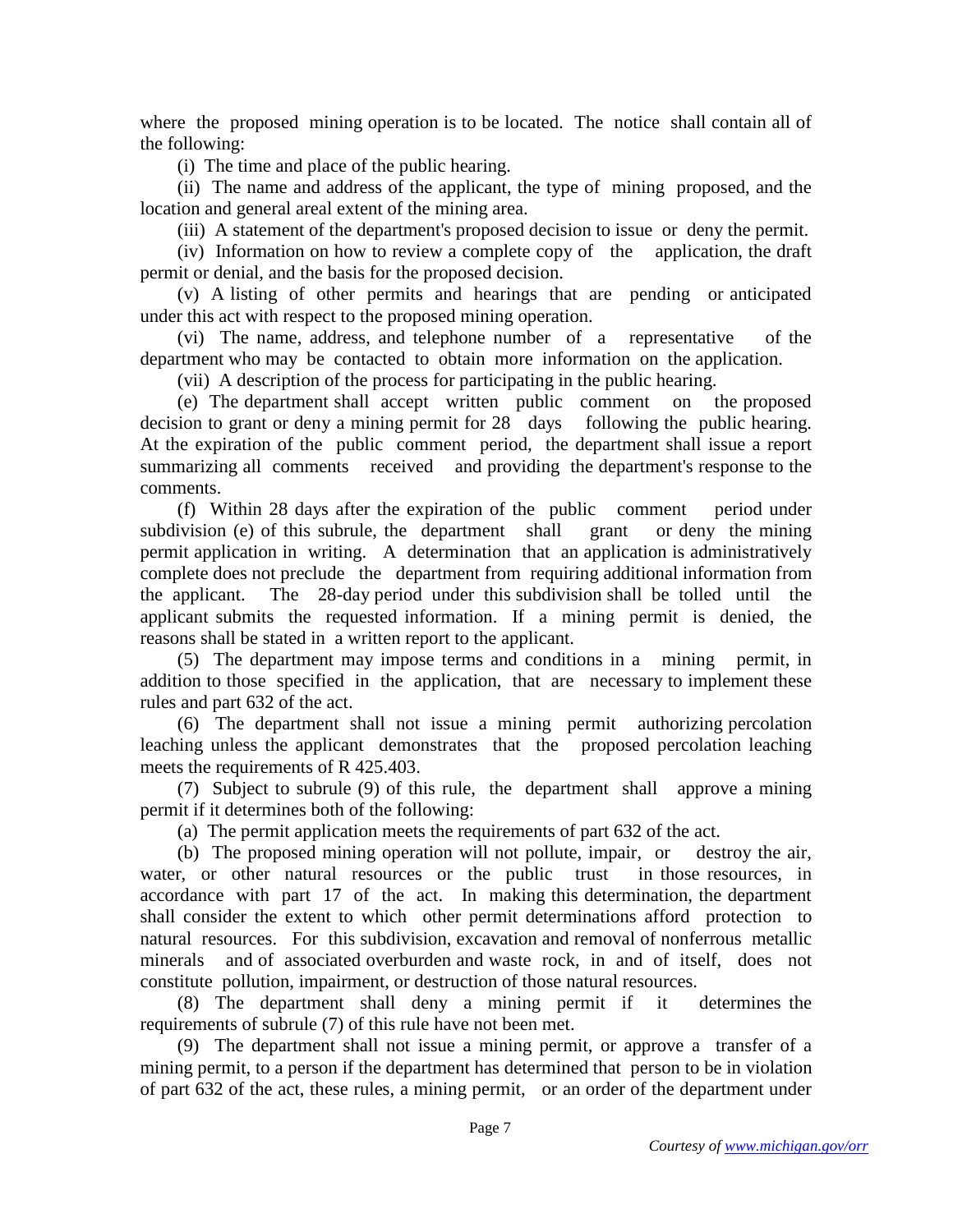part 632 of the act, unless the person has corrected the violation or the person has entered into a written consent agreement to correct the violation pursuant to a compliance schedule approved by the department. The department may require compliance with the consent agreement as a condition of the mining permit.

History: 2006 AACS.

### **R 425.202 Environmental impact assessment.**

 Rule 202. (1) The environmental impact assessment required under R  $425.201(1)(c)$  shall include, but is not limited to, the following:

(a) For each of the conditions and features listed in subrule (2) of this rule:

 (i) An identification and description of the condition or feature as it currently exists within the mining area and the affected area.

 (ii) An identification of the proposed mining activities that may impact the condition or feature, and the process or mechanism through which the impact may occur.

 (iii) An analysis of the potential impacts of proposed mining activities on the condition or feature and, where applicable, the effects of the condition or feature on the proposed mining activities.

 (iv) A reference to the measures proposed to be taken under the mining, reclamation, and environmental protection plan to reduce or mitigate the potential impacts, and the predicted effects of those measures. If the measures are not required under part 632 of the act, then the environmental impact assessment shall identify other statutes or regulations, if any, under which the measures are required.

 (v) A map or maps and appropriate photographs, with any necessary explanatory documents or notations, showing the affected area for the condition or feature, and a description of the basis for determining the affected area.

 (b) An analysis of the potential cumulative impacts on each of the conditions or features listed in subrule (2) of this rule within the mining area and the affected area from all proposed mining activities and through all processes or mechanisms. The analysis shall consider additive effects, and the assessment of significant interactions between chemical and physical properties of any discharges, with reference to the physical and chemical characteristics of the environment into which the discharge may be released.

 (c) An analysis of feasible and prudent alternatives for the mining activities consistent with the reasonable requirements of the public health, safety, and welfare. The analysis shall include all of the following:

(i) A description of feasible and prudent alternatives.

(ii) A description of alternatives considered but not carried forward for further evaluation.

(iii) A description of why the chosen alternatives are preferred.

 (d) The name and qualifications of the person or persons who prepared the environmental impact assessment.

 (e) A description of the methodologies applied in preparing the environmental impact assessment, including the following:

(i) Quality assurance and quality control as approved by the department.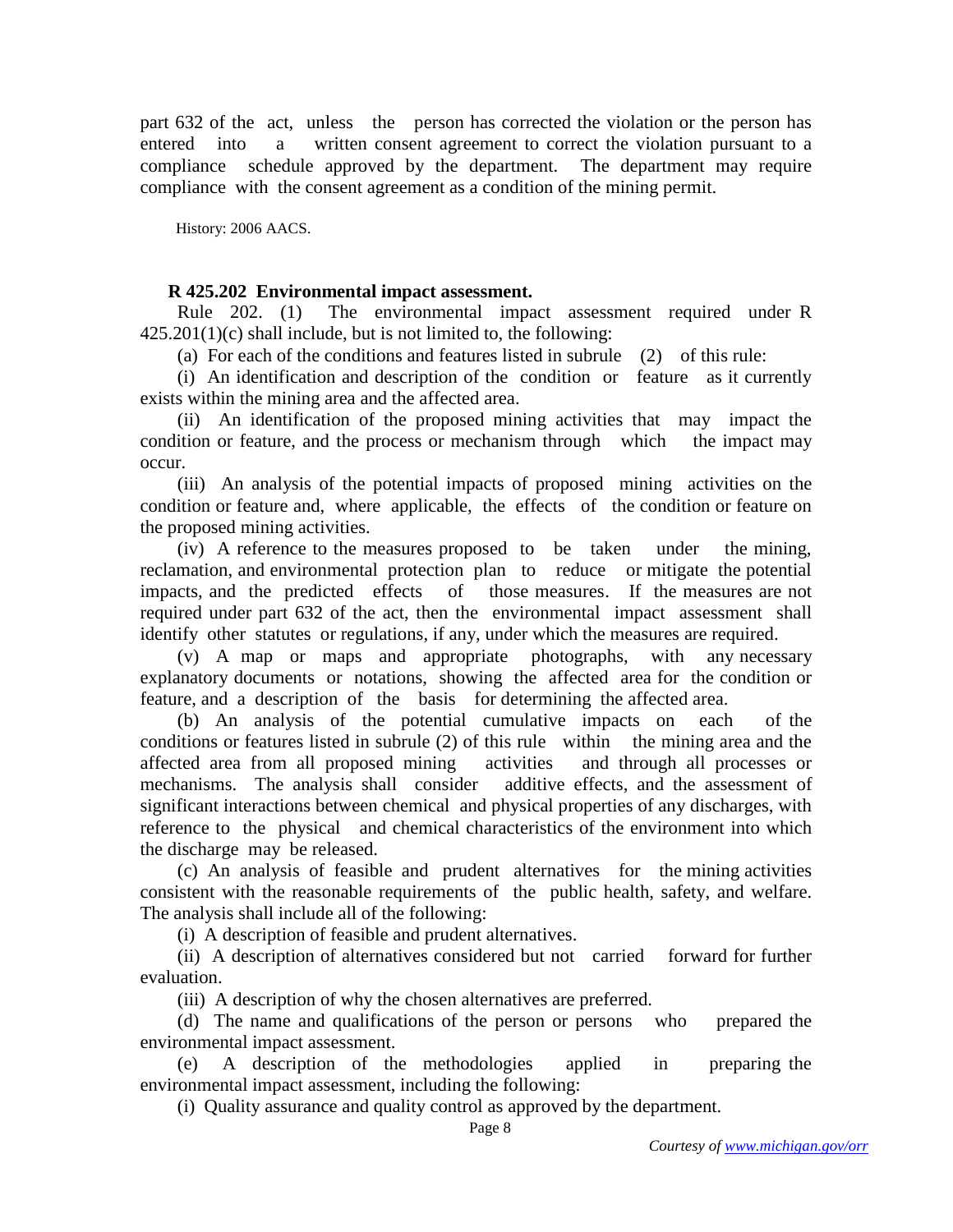(ii) Information that demonstrates that the methodologies are appropriate and effective, or are widely used and generally accepted.

 (f) The sources of information used in preparing the environmental impact assessment.

(2) The requirements of subrule  $(1)(a)$  and (b) of this rule apply to natural and humanmade conditions and features including, but not limited to, the following:

(a) Topography.

(b) Soil series.

 (c) Geology of the bedrock and unconsolidated materials overlying the bedrock, including areal extent, thickness, lithology, and permeability.

 (d) Groundwater occurrence that may impact, or be impacted by, mining activities, including the following:

 (i) Thicknesses of aquifers, hydraulic conductivity, and interconnections between multiple aquifers and between aquifers and surface water.

 (ii) Depth to groundwater, groundwater recharge areas, groundwater flow direction, hydraulic gradients, groundwater velocity, and 3-dimensional flow paths.

(iii) Seasonal variations of the items in paragraph (ii) of this subdivision.

 (e) Natural or artificial lakes, ponds, impoundments, rivers, streams, creeks, drains, seeps, and springs, including both of the following:

(i) Observed levels or discharge rates.

(ii) Predicted seasonal and long-term variations of levels or discharge rates.

 (f) A complete water balance that accounts for precipitation, evapotranspiration, infiltration, runoff, streamflows, and groundwater and surface water withdrawals and discharges from mining activities.

(g) Groundwater and surface water quality, including all of the following:

(i) Specific conductance as an indication of dissolved solids.

(ii) Temperature.

(iii) The hydrogen ion concentration expressed as pH.

(iv) Dissolved oxygen.

(v) Concentrations of all of the following substances:

(A) Cations of calcium, sodium, magnesium, potassium, and iron.

(B) Anions of chloride, sulfate, and bicarbonate.

 (C) Other total and dissolved elements and compounds that may be introduced or affected by the mining activities.

 (vi) Predicted seasonal variations of the parameters listed in paragraphs (i) to (v) of this subdivision.

 (h) Any known occurrence of groundwater that is contaminated so that a property is a facility as defined by part 201 of the act.

(i) All documented private water supply wells.

(j) All public water supply wells.

(k) Irrigation and disposal wells.

(l) Designated wellhead protection areas.

(m) Floodplains, Great Lake shorelines, and wetlands.

(n) Natural rivers as defined in section 30501 of the act.

(o) Wild and scenic rivers as defined in 1968, Public Law 90-542, 82 Stat. 906.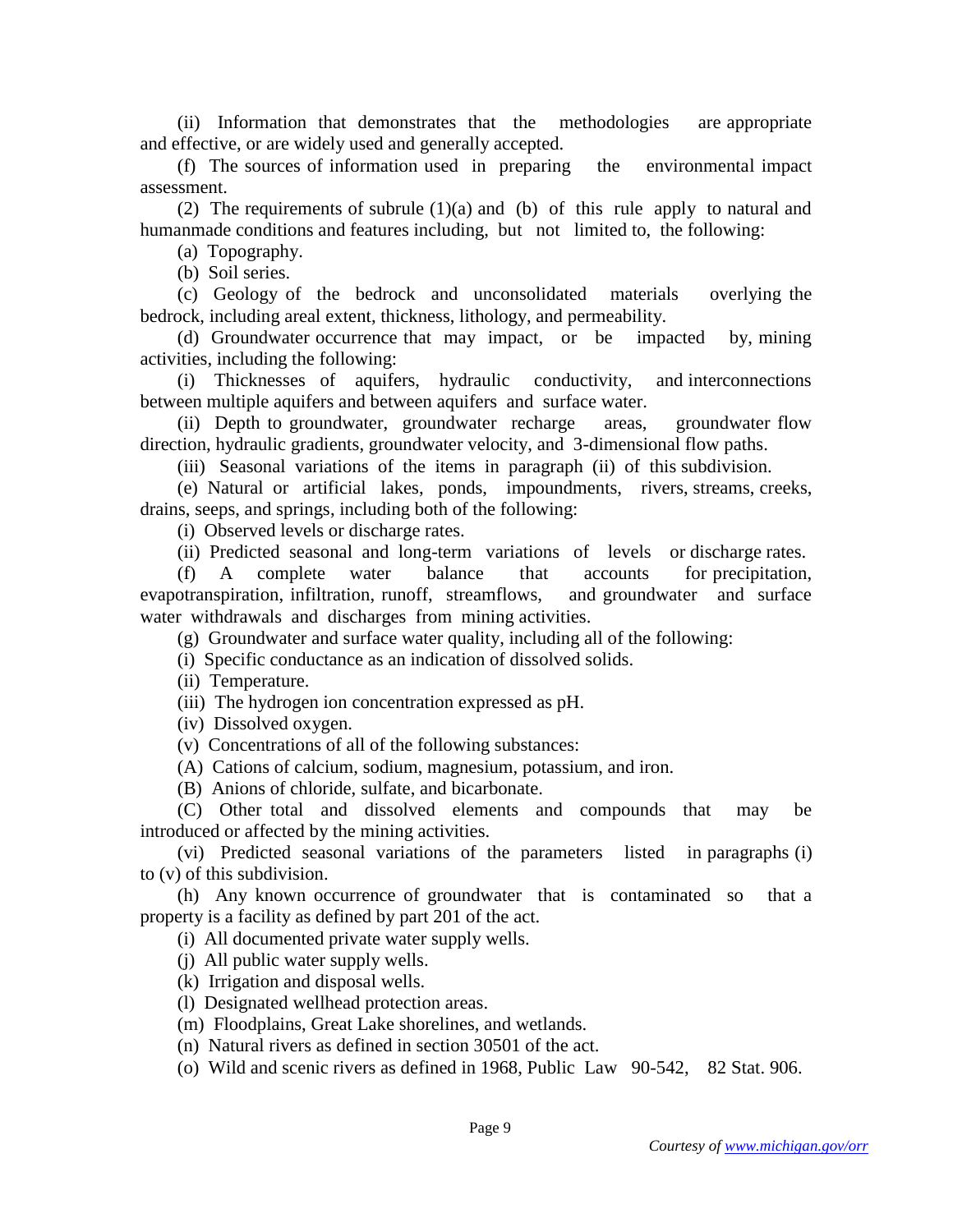(p) Residential dwellings, places of business, places of worship, schools, hospitals, government buildings, or other buildings used for human occupancy all or part of the year.

(q) Existing and proposed infrastructure and utilities.

(r) Areas actively maintained for public recreation.

(s) Natural areas as defined in R 324.35101.

(t) State wilderness areas as defined in MCL 324.35101.

(u) Federal wilderness areas as defined in 78 Stat. 890, 16 U.S.C. 1131.

(v) Wild areas as defined in MCL 324.35101.

(w) Research natural areas as defined in CFR Title 36, Section 251.23.

 (x) Land uses, land access, general size and shape of tracts of land, and current and historic land use trends.

 (y) Species and abundance of aquatic and terrestrial flora and fauna, and predicted variations in their occurrence based on at least 2 years of relevant information. Relevant information may include records of pertinent data at other sites having documented similar conditions or credible regional studies from acknowledged sources, but shall include at least 1 year of site-specific data.

(z) Fish and wildlife habitats.

 (aa) Threatened species or endangered species as defined in part 365 of the act or in the endangered species act of 1973, Public Law 93-205, 87 Stat.884.

 (bb) Species of special concern as designated by the US forest service region 9 regional forester's list of species of special concern.

(cc) Non-native or invasive plant and animal species.

(dd) Ecological systems as identified in recognized published sources.

(ee) Cultural, historical, or archaeological resources.

(ff) Air quality.

 (gg) Meteorology, and predicted seasonal and long-term variations of the meteorology.

(hh) Visual resources.

(ii) Noise.

(ii) Light.

(kk) Seismicity.

(3) For the conditions and features listed in subrule  $(2)(d)$ ,  $(e)$ ,  $(g)$ , and  $(gg)$  of this rule, the required characterization of seasonal or long-term variations in the condition or feature shall be satisfied by a combination of documented observations of pertinent data over a period of at least 2 years at the monitoring site and records of pertinent data at other sites having documented similar conditions or credible regional studies from acknowledged sources. Seasonal and long-term variations at the monitoring site shall be predicted, where feasible, using statistical analysis demonstrating a confidence interval. The statistical analysis shall include an explanation of how the use of any data from other sites affects the confidence interval. Analysis of potential impacts shall incorporate credible extremes in the condition or feature based on the statistical analysis.

 (4) An applicant may describe the types of public input sought, if any, in preparing the environmental impact assessment, and may include the method used to collect public input and a summary of relevant comments.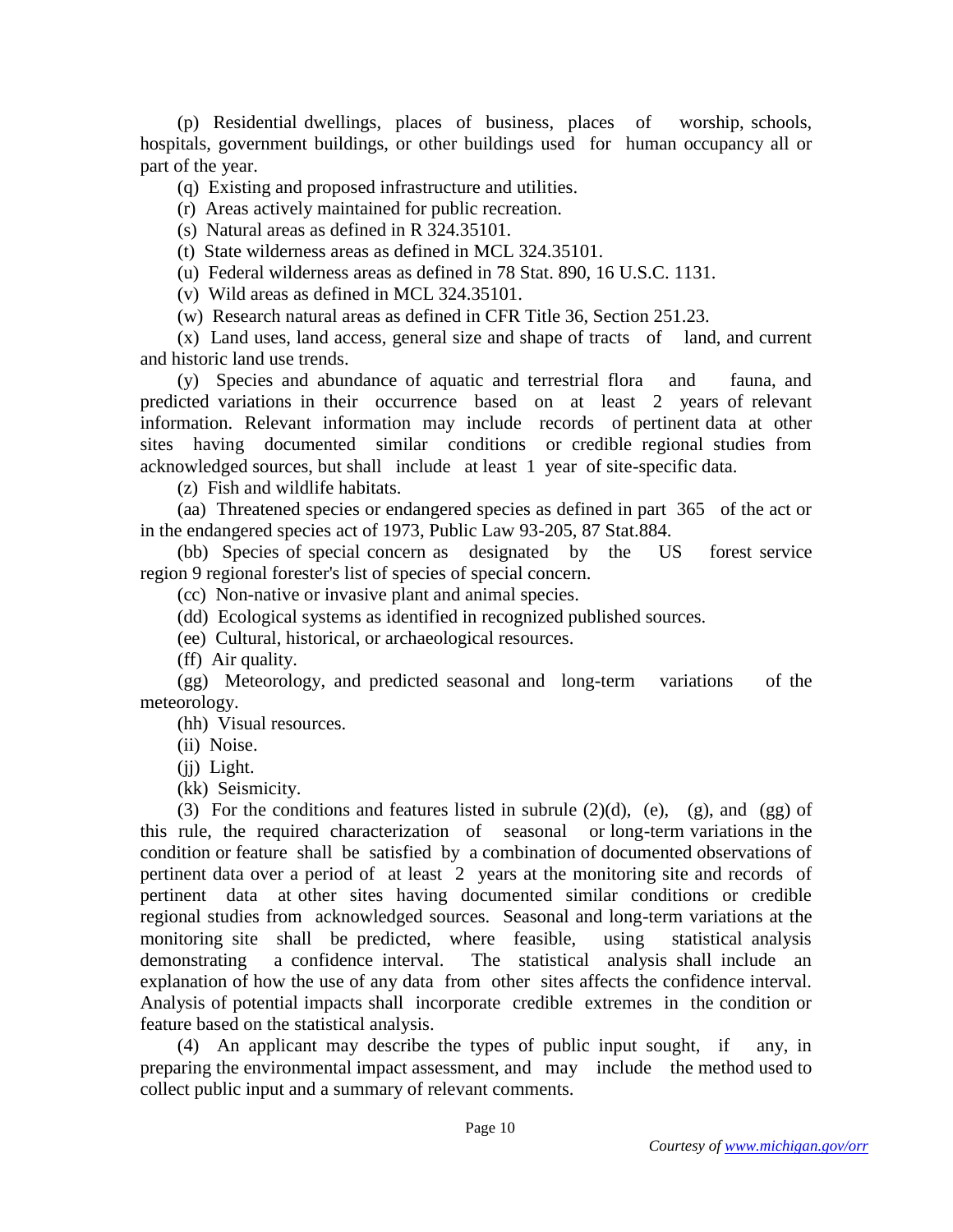(5) Information required by rules promulgated under another part of the act or under other state or federal law and incorporated in the environmental impact assessment shall satisfy the requirements for an environmental impact assessment under these rules to the extent that the information addresses the area and activities as required under part 632 of the act.

History: 2006 AACS.

# **R 425.203 Mining Plan.**

 Rule 203. The mining, reclamation, and environmental protection plan required under R  $201(1)(d)$  shall contain a plan for the proposed mining operations. The plan shall include information that demonstrates that all methods, materials, and techniques proposed to be utilized are capable of accomplishing their stated objectives in protecting the environment and public health, except that such information may not be required for methods, materials, and techniques that are widely used in mining or other industries and are generally accepted as effective. The required information may consist of results of actual testing, modeling, documentation by credible independent testing and certification organizations, or documented applications in similar uses and settings. The plan shall include, at a minimum, all of the following:

 (a) A description of the type and method of mining, the expected operating life of the mine, and the anticipated rate and schedule of mining.

 (b) An estimate of the number of employees required for the mining operation, and variations in the number over the life of the mine.

 (c) Information depicting and describing the items listed in paragraphs (i) to (xxiv) of this subdivision that are mining activities or are part of, or associated with, mining activities. Information that is amenable to clear depiction on a map shall be shown on a map or maps of the mining area drawn to an appropriate scale on a topographic base and referenced to the nearest government-surveyed section or quarter-section lines. Other required information shall be presented, as appropriate, by cross-sections, photographs, documents, and engineering drawings.

 (i) Area, thickness, and characteristics of topsoil that will be stripped, and plans for stockpiling and stabilizing topsoil until it will be used in reclamation.

 (ii) Area, volumes, and characteristics of overburden and waste rock to be excavated; plans and schedules for excavating; and locations and dimensions of stockpiles and final placement areas.

 (iii) Area, volumes, types, and mineralogy of ore to be excavated, and schedule of mining and stockpiling ore.

 (iv) Plans for limiting access to stockpiles and storage or disposal facilities to prevent disposal of unauthorized materials.

 (v) A characterization of the geochemistry of the ore, waste rock, and overburden that will be mined, and peripheral rock that will be exposed in the process of mining, and of any tailings that will be generated. The characterization shall include the following: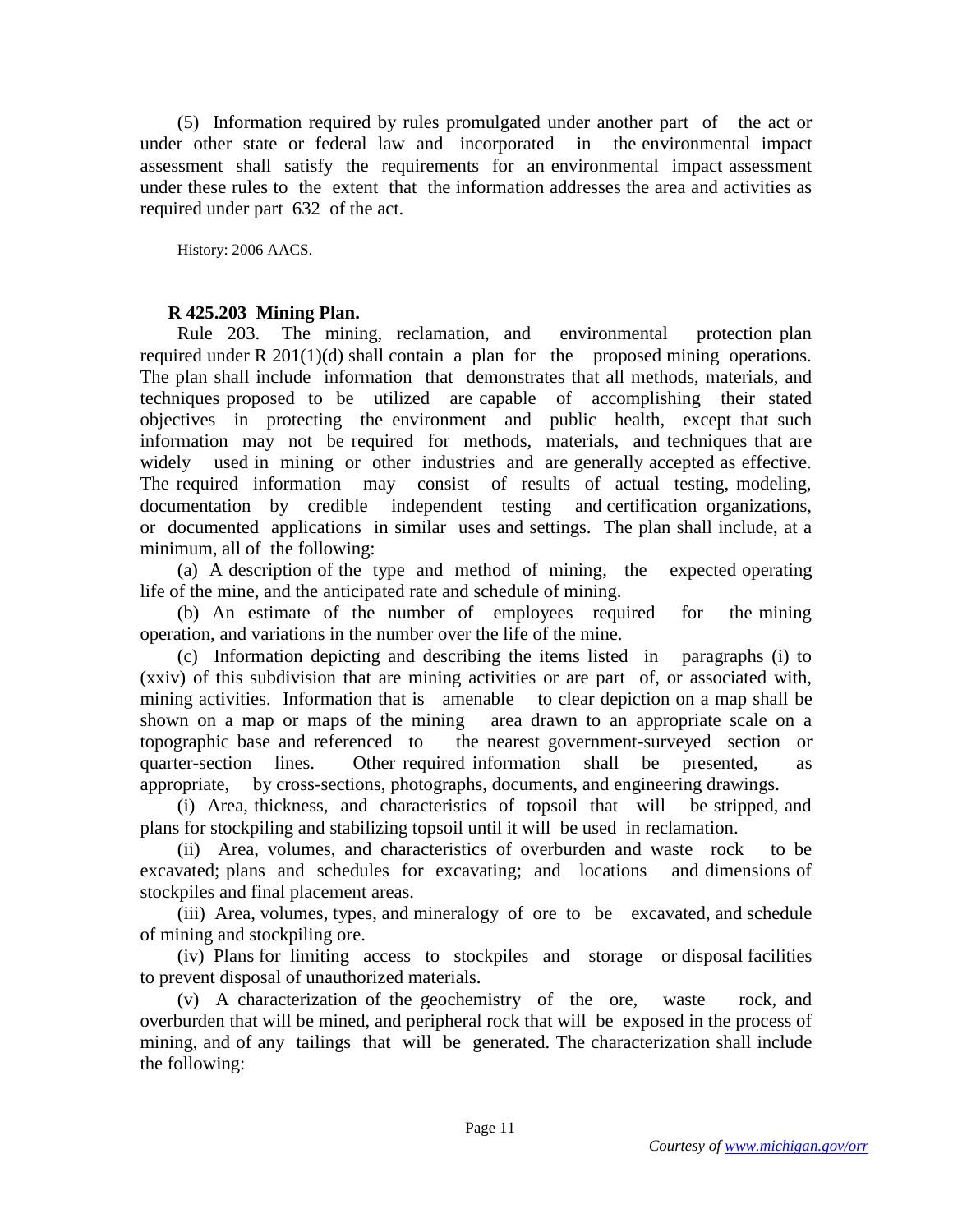(A) Chemical and physical testing and modeling to predict the potential generation of acid, dissolved metals, and other related substances by reaction and leaching of the ore, waste rock, tailings, overburden, and peripheral rock.

(B) Testing and modeling methodology.

 (C) A plan for monitoring the characterization during the proposed mining operation to calibrate and adjust the model and predictions.

 (D) Identification of the ore, waste rock, overburden, peripheral rock, and tailings that are reactive.

(vi) Lithology and thickness of rock surrounding and overlying the ore body.

(vii) The locations, depths, and contours of open pits.

 (viii) The locations and dimensions of shafts, portals, or other openings between the land surface and underground mine workings.

(ix) The areal extent, depth, and dimensions of underground workings.

 (x) Types and uses of grouting of the walls of open pits and of the walls, floor, and roof of underground workings.

 (xi) A plan for preventing damage to the environment or public health or safety from subsidence, caving, or collapse of underground mine workings. The plan shall contain the following:

(A) A description of any planned or intentional caving and subsidence.

 (B) Provisions to prevent adverse impacts to public or private water supplies or to an aquifer in the affected area.

 (C) Provisions to assure that any underground mining shall not cause material damage to structures not owned or controlled by the operator.

 (D) Provisions to assure that any underground mining shall not cause material damage to natural features on lands not owned by the operator.

 (xii) A description of water that will be used in the mining operations, including the source or sources of the water and intended rates and durations of pumping, diversion, or withdrawal.

 (xiii) A description of water that will be stored, transferred, or discharged in the mining operations, including:

 (A) The location, size, and capacities of any artificial ponds, impoundments, dewatering systems, diversions, other water control structures, and treatment facilities.

 (B) The estimated volumes, rates, and water quality of discharges, and the discharge locations.

(xiv) Storage areas for equipment and vehicles.

(xv) Buildings and other facilities or structures.

(xvi) Areas for the storage and transfer of chemicals, fuel, and explosives.

(xvii) Truck and mining equipment wash down areas.

 (xviii) Roads, railroads, docks, piers, and other transportation infrastructure, and provisions to prevent release of contaminants to the environment from ore or waste rock during transportation.

(xix) Beneficiation processes, materials, and activities, including the following:

 (A) The types, extent, and sequence of beneficiation, including physical and chemical characterization of all materials, wastes, or products.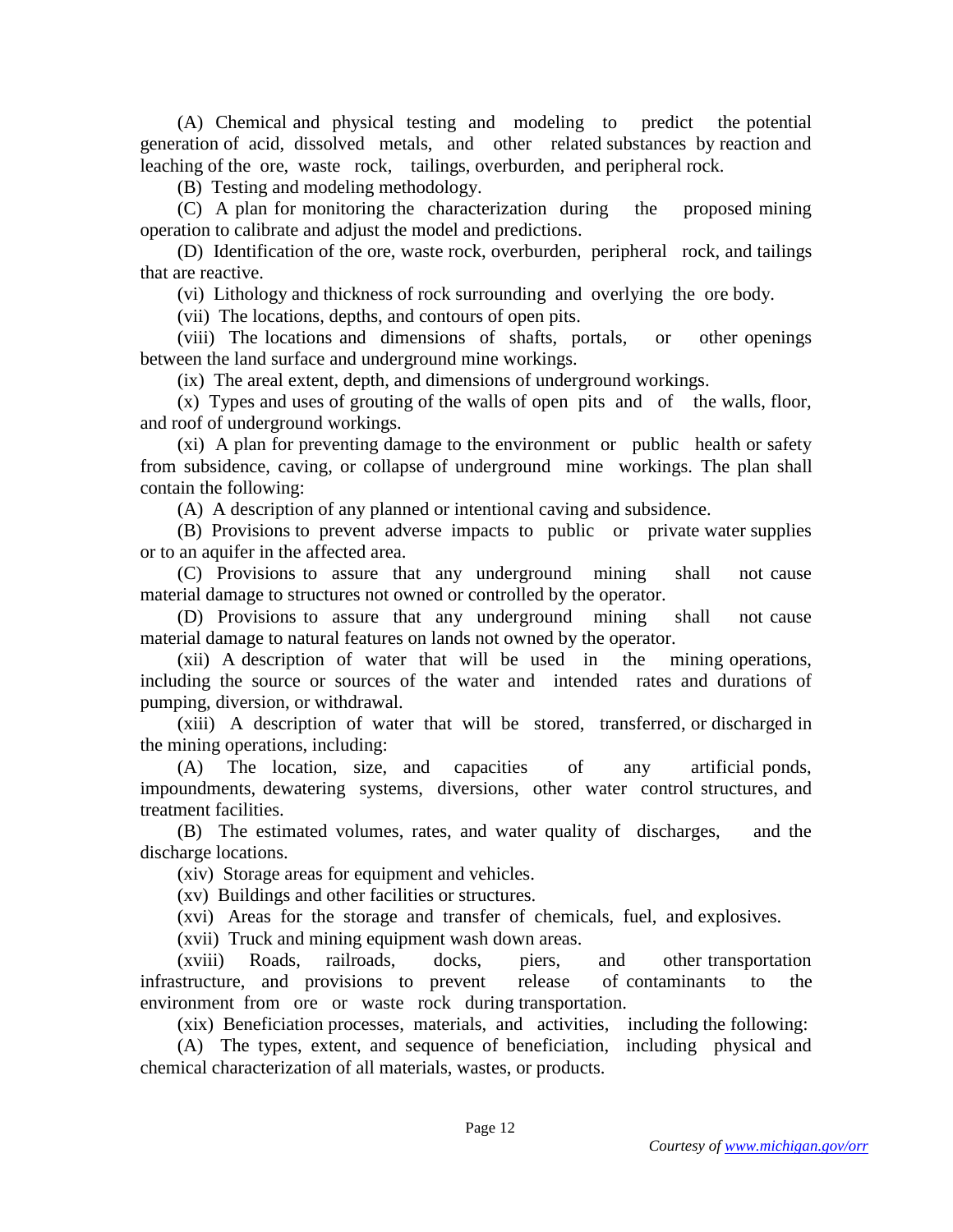(B) A description of any mills, concentrators, dryers, separators, chemical reactors, filtering equipment, electrolytic chambers, flotation cells, kilns, or other beneficiation equipment.

(C) The type and amount of chemicals to be added.

 (D) The types, amounts, locations, sequence, schedule, and means of waste rock and tailings disposal.

 (E) Provisions to prevent release of contaminants to the environment from beneficiation equipment.

 (F) Tailings transport systems, if not buried, should be designed to provide for emergency tailings conveyance or storage should a pipeline break, plug, freeze or require repairs and be made accessible for inspection, emergency repair, and maintenance. Location of emergency spill areas shall be designed to prevent contamination of surface water. If a power failure occurs, then tailing pipelines shall be self draining to the tailings area or to an emergency spill area or standby pumps and pipelines or standby power shall be provided. In some cases (such as a long pipeline over rough country), several spill areas may have to be provided.

 (xx) Plans and schedules for regulating or controlling drainage of water, including surface runoff, from within the diked area of a tailings disposal area to prevent breaching of the dikes, both during and after mining. The plans and schedules shall ensure that 24-hour 100-year precipitation events do not cause releases of water that are not in compliance with the conditions of the mining permit.

 (xxi) Plans and schedules for monitoring, containment, and treatment of surface runoff that has contacted, or may contact, ore, waste rock, overburden, or tailings determined to be reactive under R  $425.203(c)(v)$ . The plans shall be designed to reasonably minimize actual and potential adverse impacts on groundwater and surface water by preventing leaching or runoff of acid-forming waste products and other waste products from the mining process.

 (xxii) A soil erosion and sedimentation control plan that meets the standards of part 91 of the act to effectively reduce accelerated soil erosion and sedimentation that may impact the affected area. The plan shall include, but not be limited to, all of the following:

 (A) The location, description, and schedule for installing and removing all proposed temporary soil erosion and sediment control measures.

 (B) A description and the location of all proposed permanent soil erosion and sediment control measures, and provisions for establishing the permanent soil erosion control measures as soon as possible after an earth change has been completed or if significant earth change activity ceases.

 (C) Provisions to limit the exposed area of any disturbed land to the shortest feasible period of time.

 (D) Provisions to remove sediment caused by accelerated soil erosion from runoff water before it leaves the mining area.

 (E) Temporary or permanent control measures for the conveyance of water around, through, or from the area affected by mining activities to limit the water flow to a nonerosive velocity.

 (F) Provisions for temporary soil erosion and sedimentation control measures before or upon commencement of the earth change activity; for maintaining the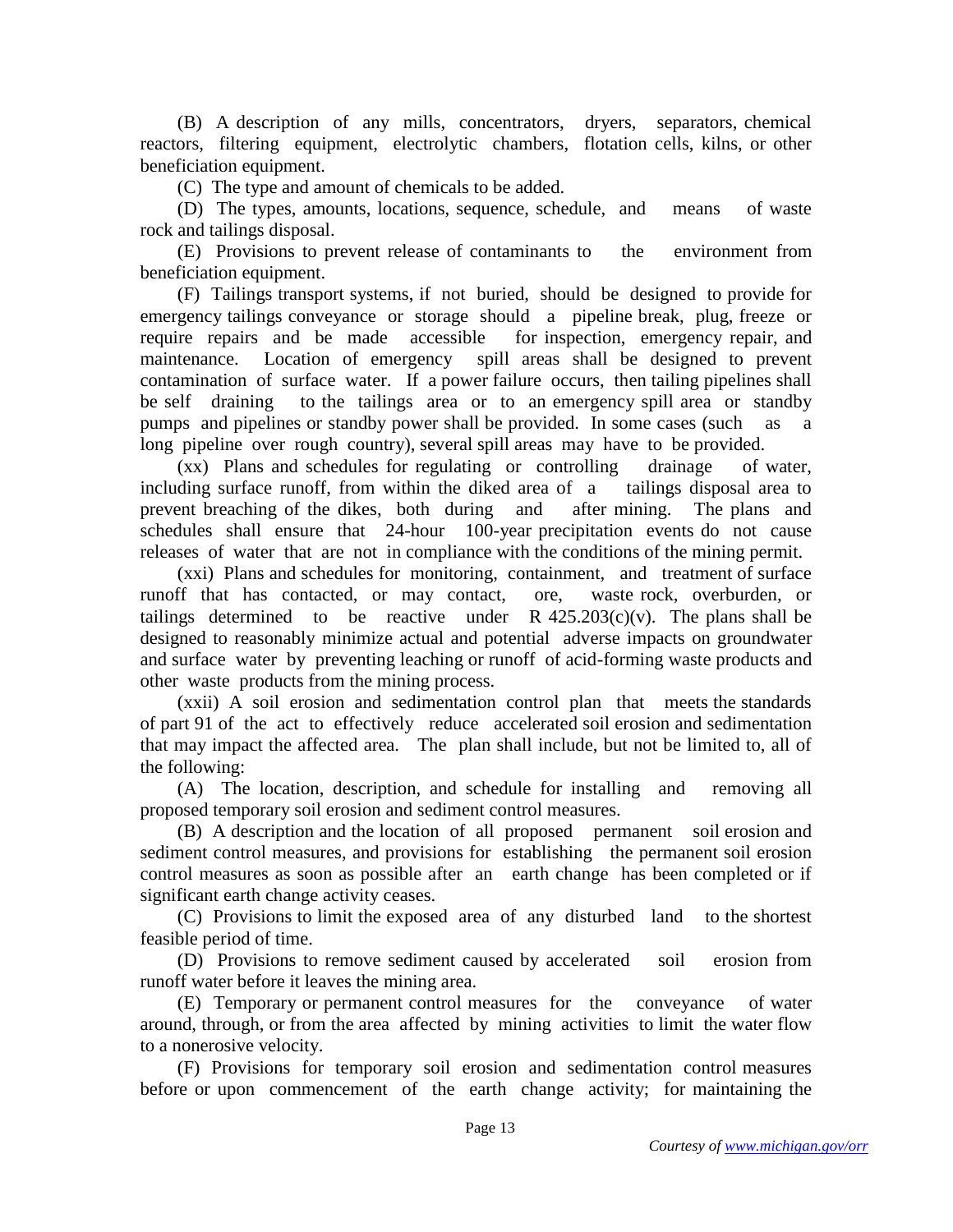measures on a daily basis; and for removing the measures after permanent soil erosion measures are in place and the area is stabilized.

 (G) Provisions for stabilizing the area with permanent soil erosion control measures as soon as possible after an earth change has been completed or if significant earth change activity ceases.

 (xxiii) Plans for conducting reclamation activities concurrently with mining operations to the extent feasible.

 (xxiv) Plans for inspecting, monitoring, and maintaining liners, final covers, leachate collection systems, leak detection systems, berms, and embankments, including frequency of inspections. Inspecting or monitoring shall be conducted at least monthly.

 (d) A map and description of ownership of all tracts of land in the mining area and within 1320 feet of the boundary of the mining area, including all of the following:

(i) Ownership of surface rights.

(ii) Ownership of mineral rights.

(iii) Conservation easements as defined in section 2140 of the act.

(iv) Historic preservation easements as defined in section 2140 of the act.

 (e) A description of measures to be taken to prevent damage to property not owned or controlled by the operator within and immediately adjacent to the mining area.

 (f) Measures to minimize impacts to the volumes and rates of recharge, flow, and discharge of groundwater and surface waters in the mining area and in the affected area sufficient to accommodate seasonal and long-term variations in precipitation, water quantity, and water quality.

 (g) A monitoring plan for monitoring of groundwater and surface water quality, groundwater levels, and surface water stage and discharge rates, during mining operations and during the post-closure monitoring period. The monitoring plan shall conform to existing statutes and rules, but is not required to include monitoring required under other permits.

 (i) The monitoring plan shall provide for monitor wells and structures to be located at points where mining activities have a reasonable potential for measurable impact on surface water or groundwater, taking into consideration the following:

(A) Proximity to the mining activity.

- (B) The potential for diffusion and dispersion.
- (C) Horizontal and vertical groundwater gradients.
- (D) Seasonal variations in flow.
- (E) Topography, access, and other practical limitations.

(ii) The monitoring plan shall comply with the requirements of R 425.406.

(iii) The monitoring plan shall include all of the following:

(A) Number and location of monitoring wells and structures.

 (B) Frequency of sampling and sampling procedure, including all of the following:

 (aa) The sampling method and volume of water to be removed from each well or sampling point during sampling.

(bb) Steps taken to prevent cross contamination between samples.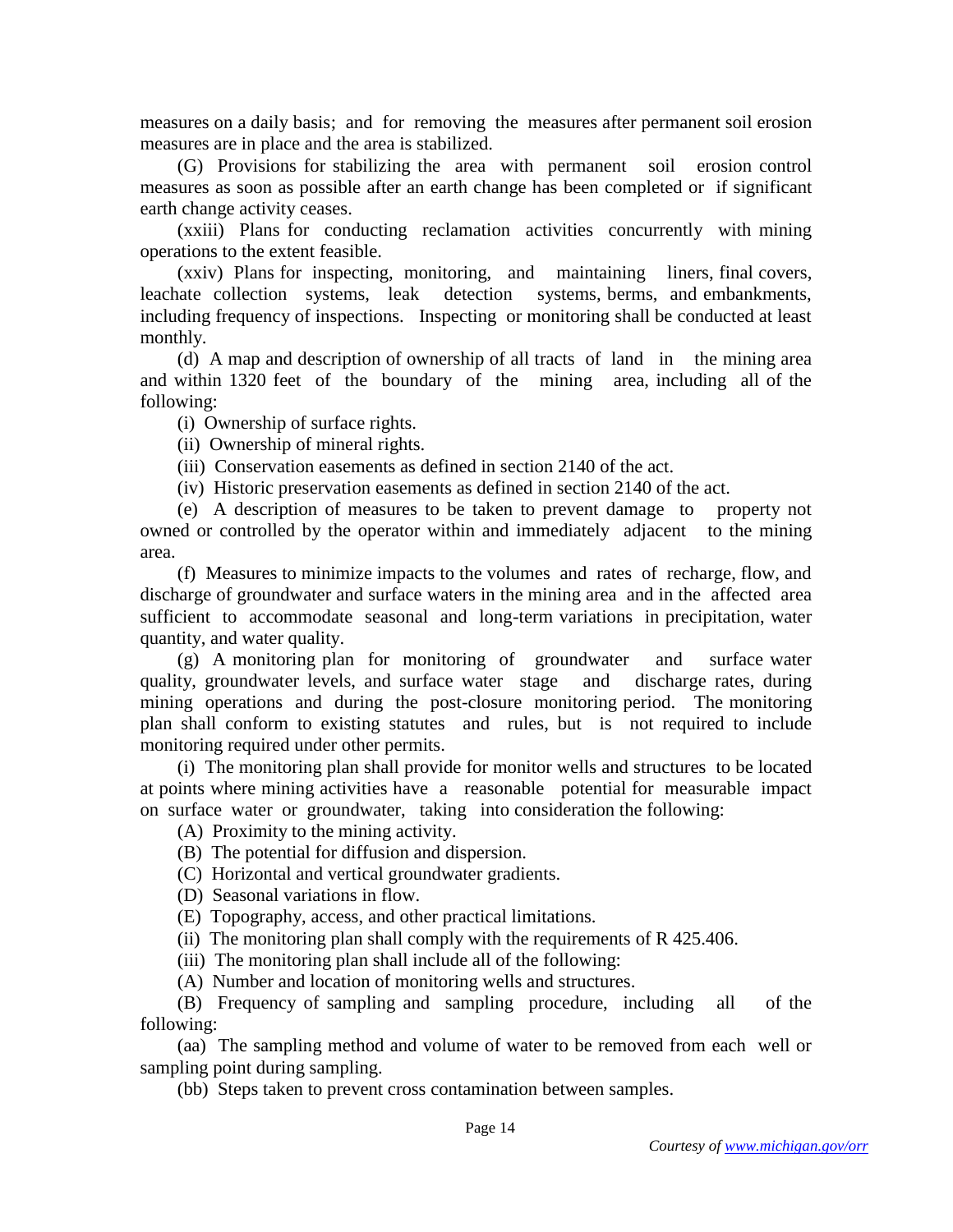(cc) Sample handling and preservation methods.

(dd) Laboratory analysis method.

(ee) Laboratory method detection level.

(ff) Quality assurance and quality control as approved by the department.

- (gg) Provisions for routine monitoring to be conducted at least every 3 months.
- (C) Sampling parameters, which shall include the following:
- (aa) Specific conductance.
- (bb) Temperature.
- (cc) The hydrogen ion concentration expressed as pH.
- (dd) Dissolved oxygen.
- (ee) Concentrations of calcium, sodium, magnesium, potassium, and iron.
- (ff) Concentrations of chloride, sulfate, and bicarbonate.

 (gg) Concentrations of other total and dissolved elements and compounds that may be introduced or affected by the mining activities, as identified in the environmental impact assessment.

 (D) A description of the techniques used to present and evaluate water quality monitoring data.

 (E) A description of the method used to collect static water levels and present groundwater flow data. Static water level precision shall be to 0.01 foot.

(F) The depth and screened interval for each monitor well.

 (G) Provisions for design, construction, and abandonment of monitoring wells and structures that comply with R 425.406(2).

 (h) A treatment and containment plan that describes proposed measures to prevent contamination of groundwater and surface water from leaching of acidic water or dissolved metals.

 (i) The treatment and containment plan required under this subdivision shall apply to earth materials that are determined to be reactive under  $R$  425.203(c)(v). The plan shall describe proposed measures for the following:

 (A) Design, construction, and operation of stockpiles and storage or disposal facilities for ore, waste rock, overburden, and tailings.

 (B) The management of peripheral rock that has been determined in the environmental impact assessment to have the potential to contaminate groundwater or surface water.

 (ii) The treatment and containment plan required under this subdivision shall account for the volume, rate, and movement of leachate that may be generated, and the influence of weather on the generation of leachate, including any adverse impacts from severe or extreme weather events.

 (iii) The treatment and containment plan required under this subdivision shall meet all applicable requirements of R 425.409.

(i) A general description of blasting materials and methods.

 (j) If a threatened or endangered species may be impacted, a plan to protect the threatened or endangered species that conforms to the requirements of state and federal endangered species laws.

 (k) Plans to monitor, prevent, minimize, and mitigate any adverse impacts of the proposed mining operation on flora, fauna, fish or wildlife habitats, and biodiversity.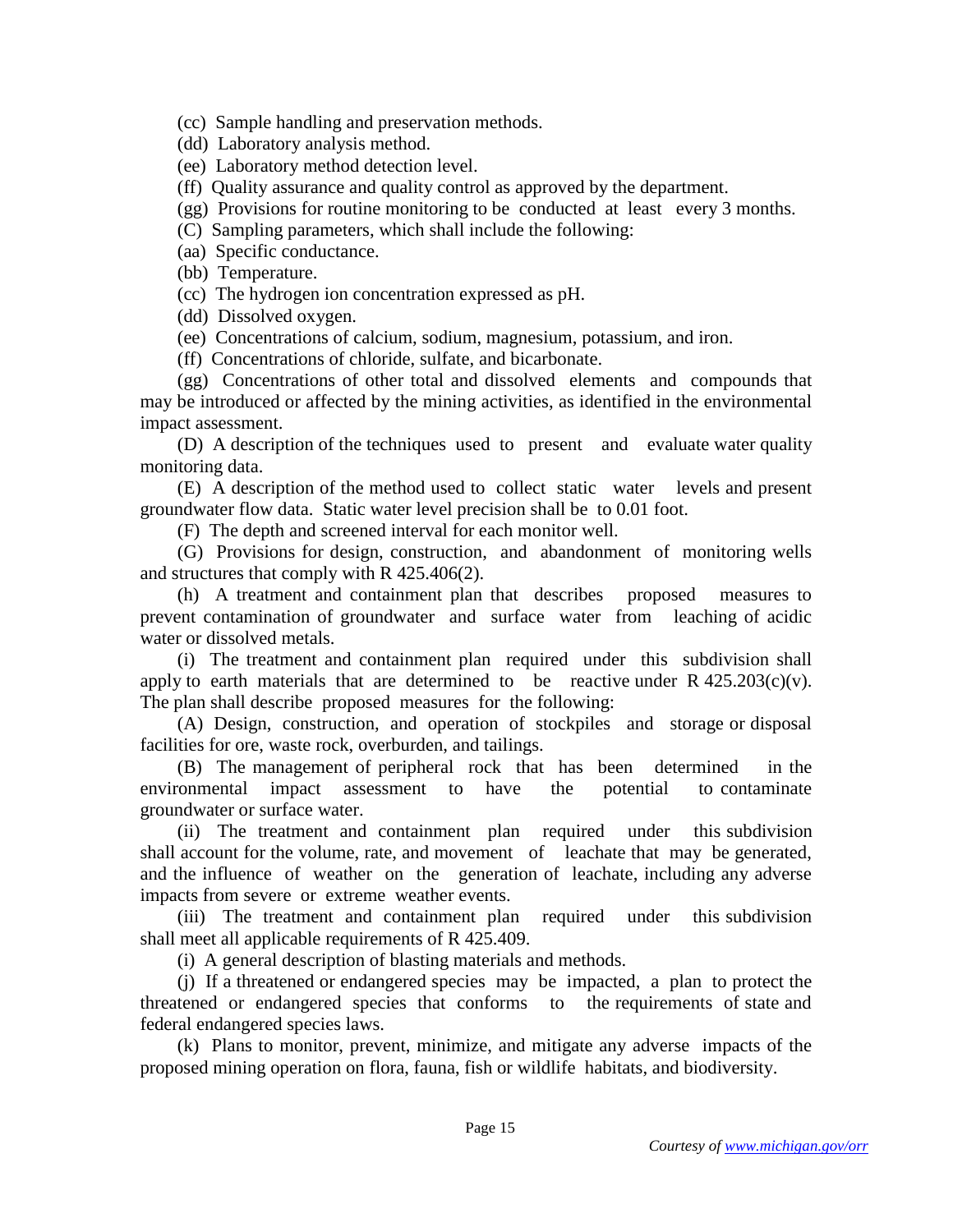(l) Where percolation leaching is proposed as a mining activity, plans demonstrating compliance with R 425.403.

 (m) A plan and schedule for inspection or monitoring, or both, of all mine related facilities at least monthly.

 (n) The name and qualifications of the person or persons who prepared the plan for the proposed mining operations.

History: 2006 AACS.

### **R 425.204 Reclamation Plan.**

 Rule 204. The mining, reclamation, and environmental protection plan required under R 425.201(1)(d) shall contain a plan for the proposed final reclamation operations, including the anticipated schedule, sequence, and duration of reclamation. The plan shall include information that demonstrates that all methods, materials, and techniques proposed to be used are capable of accomplishing their stated objectives in protecting the environment and public health, except that such information may not be required for methods, materials, and techniques that are widely used in mining or other industries and are generally accepted as effective. The required information may consist of results of actual testing, modeling, documentation by credible independent testing and certification organizations, or documented applications in similar uses and settings. The plan shall include, at a minimum, all of the following:

 (a) Information depicting and describing the items listed in paragraphs (i) to (iv) of this subdivision. Information that is amenable to clear depiction on a map shall be shown on a map or maps of the mining area drawn to an appropriate scale on a topographic base and referenced to the nearest government-surveyed section or quarter-section lines. Other required information shall be presented, as appropriate, by cross-sections, documents, and engineering drawings.

(i) Final land contours.

(ii) Proposed final land use and relationship to surrounding land and land use.

 (iii) Ponds, streams, wetlands, roads, dikes, drainage ditches, and soil erosion and sedimentation control structures that will remain after completion of reclamation.

 (iv) Plans and schedules for stabilizing waste rock piles, settling ponds, tailings disposal facilities, overburden banks, open pit banks and walls, roads, and the plant site. The plans shall include sloping, grading, terracing, and revegetating that will prevent slumping, land or rock slides, or other slope failure and will effectively reduce accelerated soil erosion and sedimentation. The plans shall include the following:

 (A) Provisions for sloping or terracing of the banks or bottoms of open pit surfaces that will be under water after cessation of mining, or other measures to prevent a hazard to public safety.

 (B) Provisions for replacing topsoil from surface areas disturbed by the mining operation as appropriate for the approved final land use.

 (C) Vegetation species and quantities, seedbed and planting area preparation, seeding and planting methods, mulching, fertilization, maintenance, and final density of plants.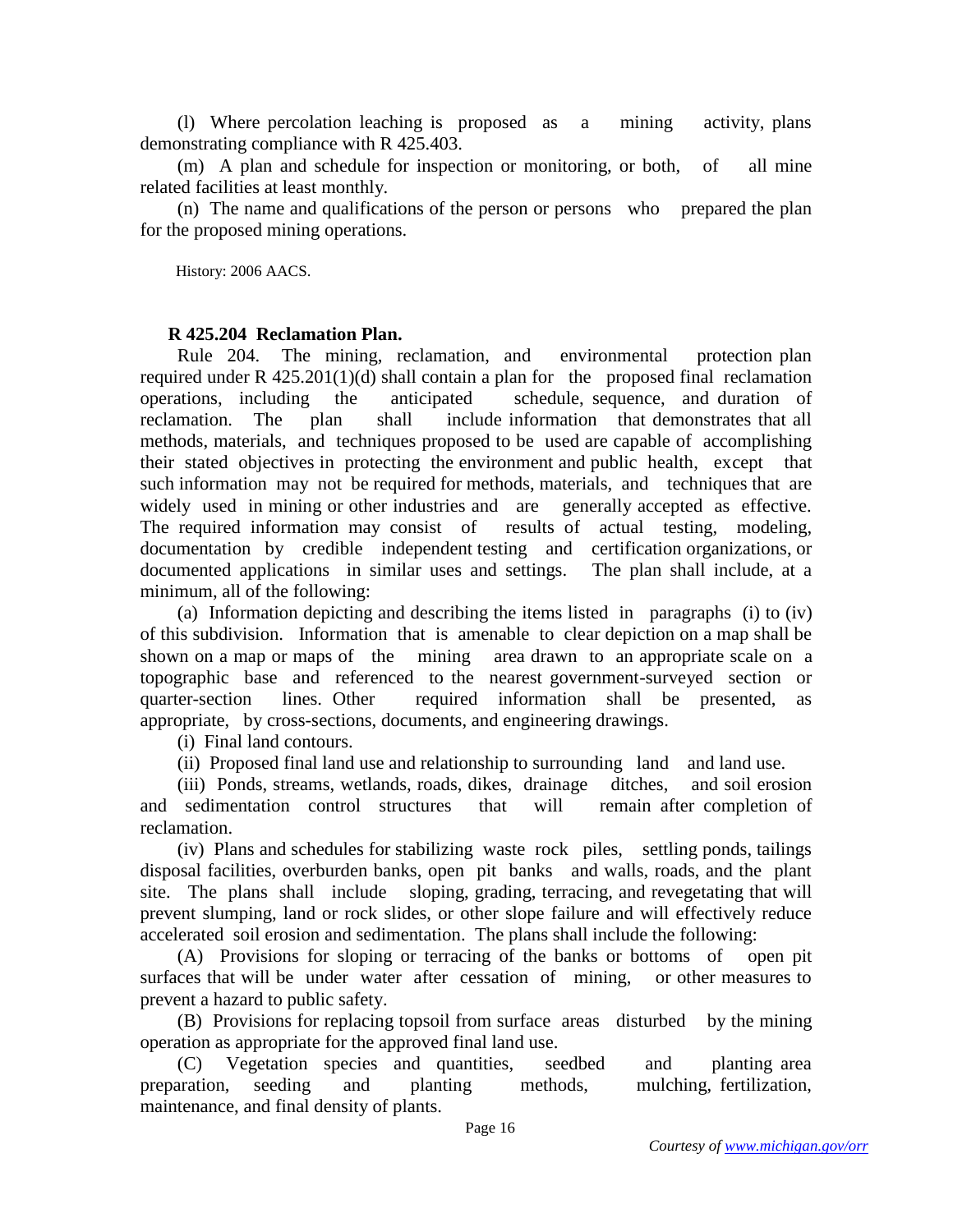(b) Evidence satisfactory to the department that the proposed reclamation will conform to the following minimum performance standards:

 (i) Final disposition of all toxic and hazardous wastes, refuse, tailings and other solid waste shall be managed in a manner that protects the environment, natural resources and public health and safety, and in conformance with all other applicable federal and state laws and regulations.

 (ii) All shafts, portals, or other openings between the land surface and underground mine workings shall be sealed in a manner that will protect the environment, natural resources, and public health and safety and in accordance with all other applicable laws and regulations.

 (iii) All surface structures, infrastructure, rock stockpiles, and tailings disposal areas constructed as a part of the mining activities shall be removed, unless they are converted to an alternate use in accordance with the proposed final land use.

 (iv) All disturbed surface areas shall be stabilized to prevent accelerated erosion by wind or water.

 (v) All disturbed surface areas shall be revegetated with a variety of plants that are native to the area, except that non-native plants may be used for revegetation in areas where appropriate for an approved final land use that is different from the premining land use. In addition, plant species not native to the area may be used as approved by the department when necessary to provide temporary stabilization of slopes and prevention of erosion.

 (vi) Both the mining area and the affected area shall be reclaimed to achieve a self-sustaining ecosystem appropriate for the region that does not require perpetual care following closure and with the goal that the affected area shall be returned to the ecological conditions that approximate premining conditions subject to changes caused by nonmining activities or other natural events. Any portion of the mining area owned by the applicant may be used for any legal purpose.

 (c) Plans for monitoring of ground and surface water quality during the postclosure monitoring period.

 (d) The name and qualifications of the person or persons who prepared the plan for the proposed final reclamation operations.

History: 2006 AACS.

# **R 425.205 Contingency plan.**

Rule 205. (1) The contingency plan required under R  $425.201(1)(e)$  shall include at a minimum all of the following:

 (a) An assessment of the risk to the environment or public health and safety associated with potential accidents or failures involving the following, and the response measures that shall be followed in each case:

(i) Release or threat of release of toxic or acid-forming materials.

- (ii) Storage, transportation, and handling of explosives.
- (iii) Fuel storage and distribution.

(iv) Fires.

- (v) Wastewater collection and treatment system.
- (vi) Settling pond or tailings disposal area embankment failure.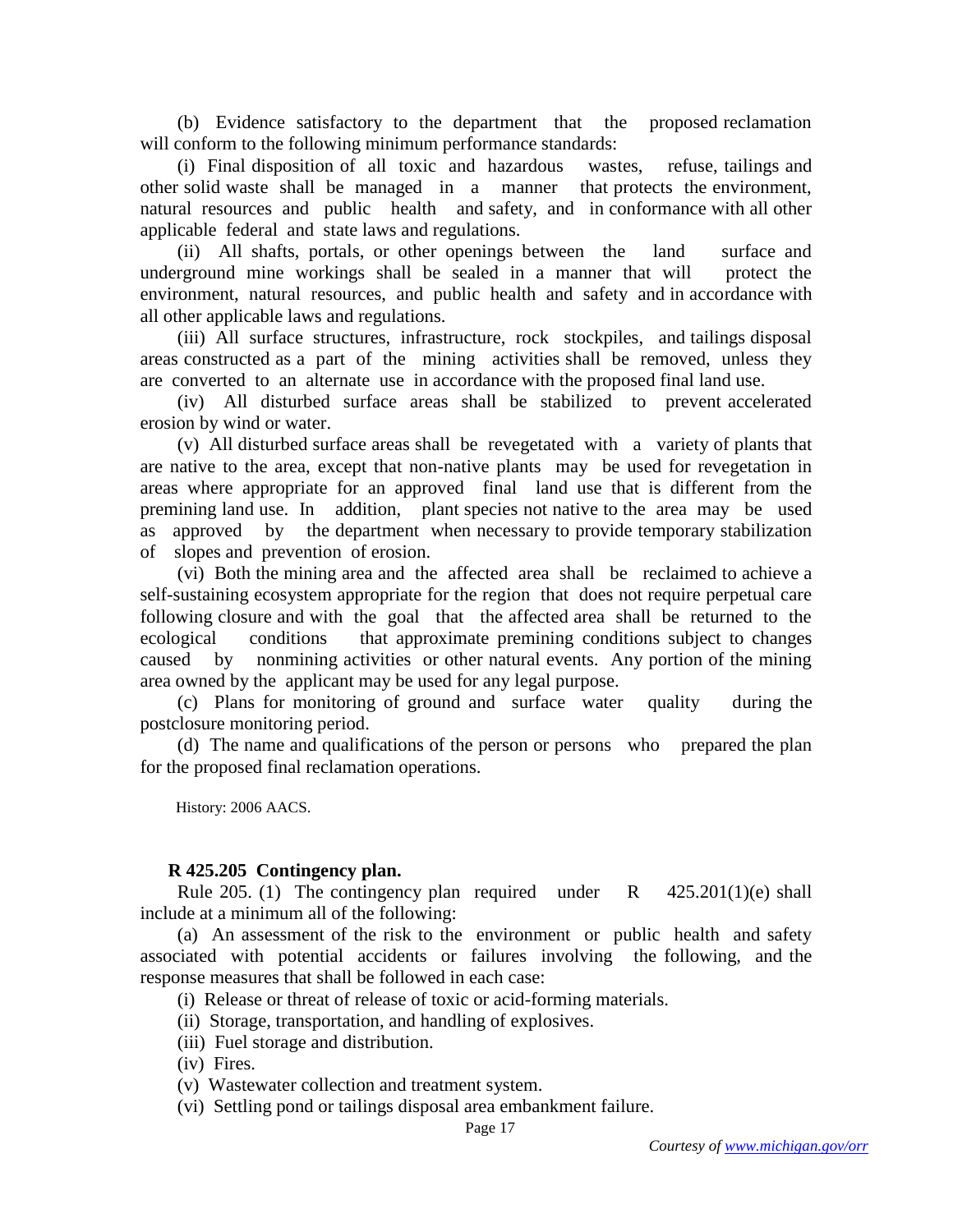(vii) Air emissions.

(viii) Spills of hazardous substances.

 (ix) Other specific natural risks defined by the environmental impact assessment.

(x) Power disruption.

(xi) Unplanned subsidence.

 (xii) Leaks from containment systems for stockpiles or storage or disposal facilities.

(b) A section that contains all of the following information:

 (i) The procedure for notifying the general public, public authorities, and safety agencies in the event of an emergency.

 (ii) A list, by title, of personnel to be contacted and their duties and responsibilities.

 (iii) The actions to be taken to restrict access of nonessential personnel to the area.

 (iv) If evacuation of the public is necessary, then the procedure for conducting the evacuation.

(v) A list of emergency equipment and its location.

(c) A list of emergency telephone numbers, including the following:

- (i) Representatives of the operator.
- (ii) The emergency management coordinator.
- (iii) Local ambulance services.
- (iv) Local hospitals.

(v) Local fire and police departments.

- (vi) The department of environmental quality.
- (vii) The pollution emergency alerting system.
- (viii) Federal regulatory agencies as appropriate.
- (ix) The department of natural resources.
- (x) The local unit of government.
- (d) A plan for testing the contingency plan to assure its effectiveness.

 (2) The applicant shall submit a copy of the contingency plan to each emergency management coordinator having jurisdiction over the affected area at the time the application is submitted to the department.

History: 2006 AACS.

#### **R 425.206 Amendment of permits.**

 Rule 206. (1) A mining permit may be amended at any time to address changes in the mining operation, natural or humanmade conditions, or technology, or to correct an oversight. An application for amendment of a mining permit shall be submitted on a form prescribed by the department, signed by the permittee or an authorized representative of the permittee. The application shall include revisions of any of the following that are affected by the changes:

- (a) The environmental impact assessment.
- (b) The mining, reclamation, and environmental protection plan.
- (c) The contingency plan.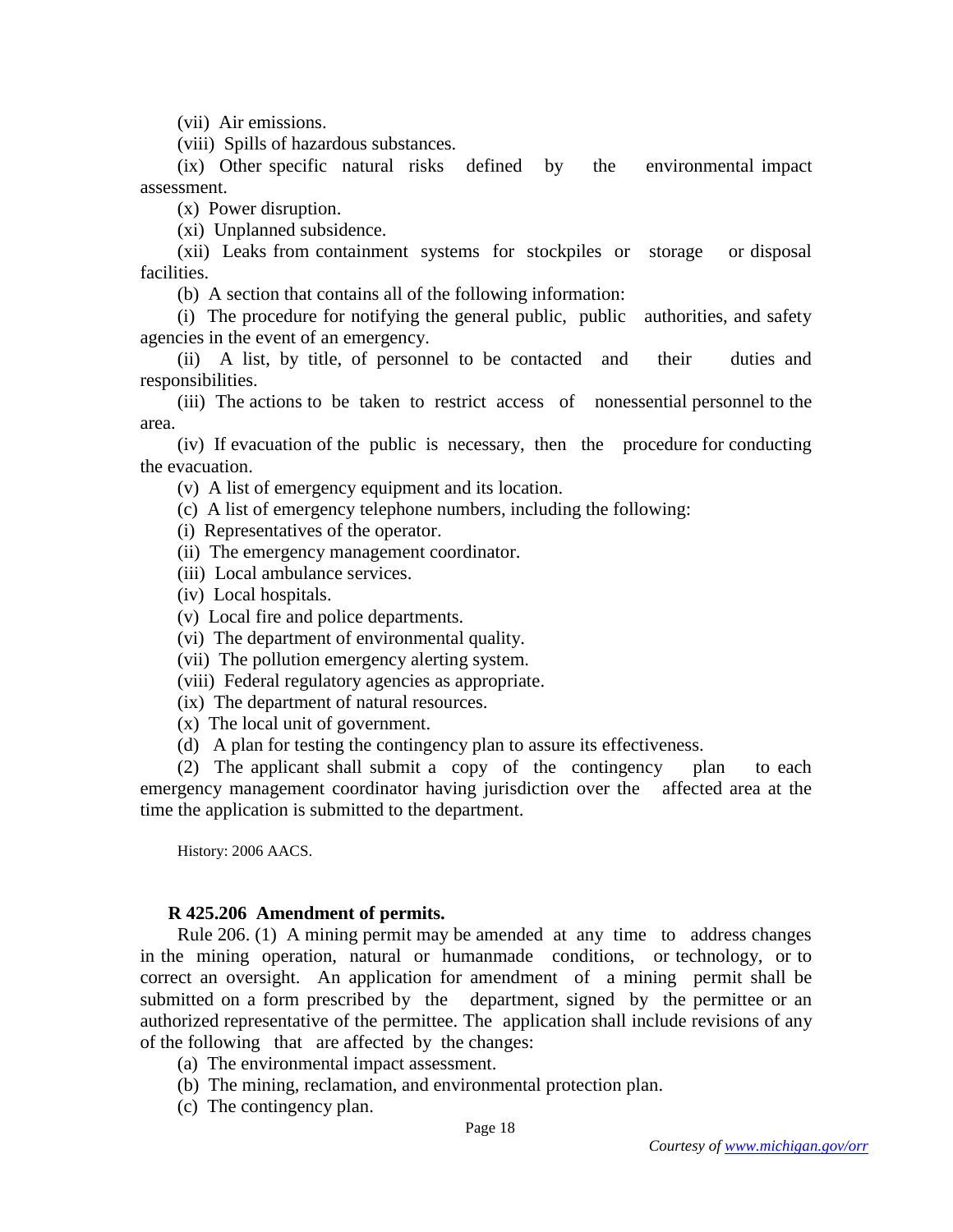(d) Federal, state, and local permits and licenses that are anticipated to be required.

(e) Provisions for financial assurance required under R 425.301.

(f) Other terms and conditions of the mining permit.

 (2) A permittee may submit a request to the department to amend a mining permit.

 (3) The department may require a permittee to submit an application for amendment of a mining permit if the department determines that the terms and conditions of the mining permit are not providing the intended reasonable protection of the environment, natural resources, or public health and safety.

 (4) Within 30 days after receiving a request to amend a mining permit, the department shall determine whether the request constitutes a significant change from the conditions of the approved mining permit. If the department determines that the request is a significant change, then the department shall submit the request for amendment to the same review process as provided for a new permit application in R 425.201(4).

History: 2006 AACS.

## **R 425.207 Transfer of permit.**

 Rule 207. (1) If a permittee desires to transfer the mining permit to another person, then the acquiring person shall submit to the department a request for the transfer of the permit. The request for transfer of the permit shall be submitted on forms prescribed by the department, and shall be signed by an authorized representative of the permittee and an authorized representative of the acquiring operator. The request shall include the following:

- (a) An update of the contingency plan.
- (b) Provisions for financial assurance as prescribed in R 425.301.
- (c) An organization report for the acquiring operator.

 (2) Upon receiving a request for a transfer of a mining permit, the department shall inspect the mining area and determine whether the existing permittee is in violation of part 632 of the act or these rules at the mining site. If the department determines the permittee to be in violation, then the mining permit shall not be transferred to a person until the permittee has completed the necessary corrective actions or the person acquiring the mining permit has entered into a written consent agreement to correct all of the violations. The department may incorporate the consent agreement by reference in the mining permit.

 (3) A permit transfer is not effective until all other applicable permits are transferred to the acquiring operator. Until the department approves the transfer of a mining permit, the acquiring operator shall not operate the mine. Upon approval of a transfer request, the acquiring operator shall assume the responsibilities for mining activities specified in part 632 of the act, these rules, a mining permit, or orders of the department under part 632 of the act.

 (4) If a permittee conveys his or her authority to operate a mine to another person, and a request for transfer of the mining permit has not been approved, then, in addition to other enforcement actions, the department may order the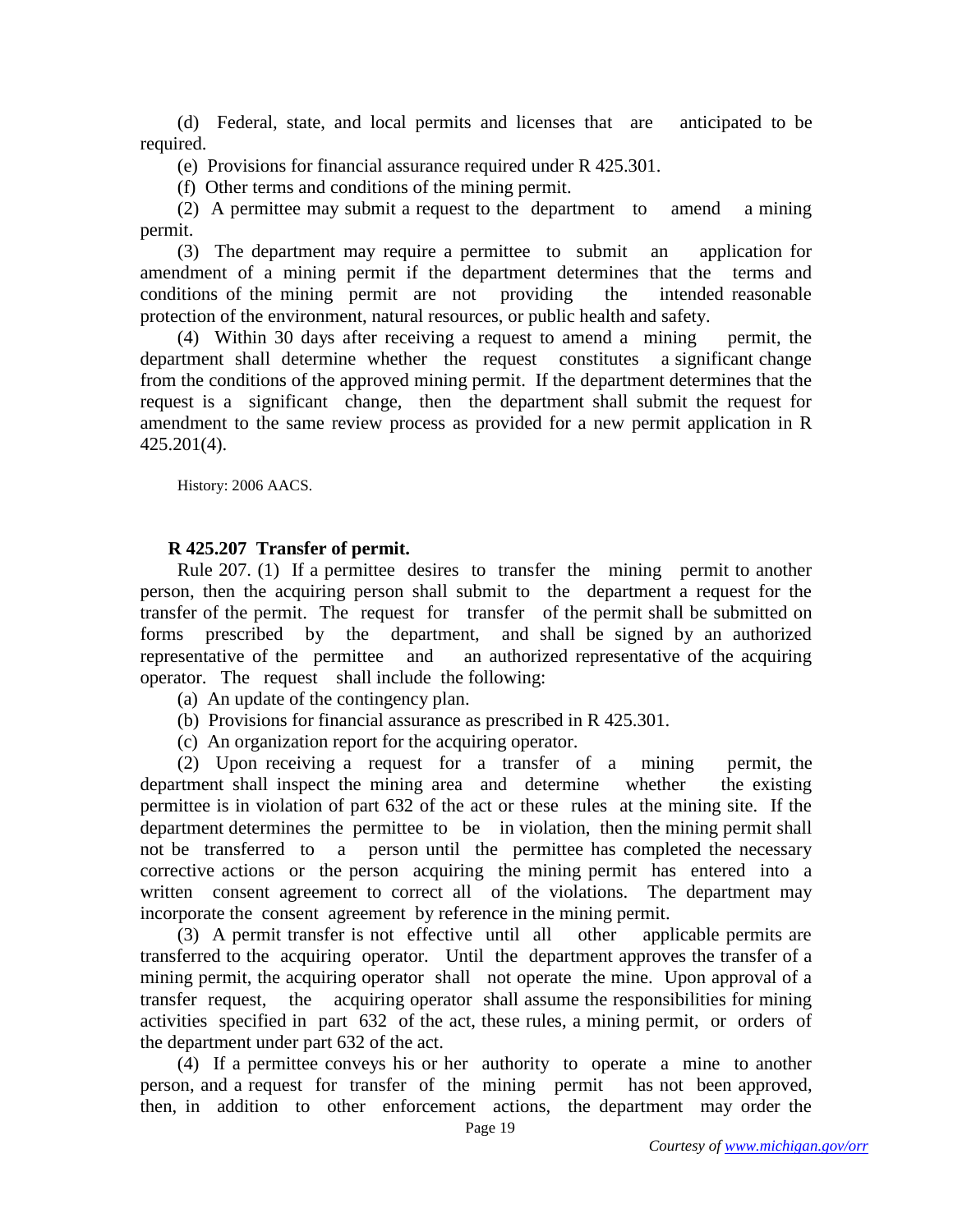immediate suspension of any or all mining activities at the permitted site, including the removal or sale of metallic product.

History: 2006 AACS.

## **PART 3. FINANCIAL ASSURANCE**

#### **R 425.301 Financial assurance; requirements.**

 Rule 301. (1) A mining permit shall not be effective until the permittee establishes financial assurance in an amount in accordance with the mining permit as issued and in compliance with this rule. A permittee shall thereafter maintain financial assurance that is approved by the department during mining operations and during the postclosure monitoring period, until the department releases the permittee from its obligation to maintain financial assurance upon termination of the mining permit or upon transfer of the mining permit to another operator. Failure of a permittee to maintain financial assurance after the effective date of a mining permit as required by this subrule constitutes a violation of the mining permit and is grounds for the department to order immediate suspension of any or all mining activities, including the removal of metallic product from the site, pursuant to section 63221 of the act.

 (2) The financial assurance shall apply to all mining and reclamation operations subject to the mining permit and shall be sufficient to cover the cost to administer, and to hire a third party to implement the reclamation, remediation, and postclosure monitoring required under part 632 of the act, these rules, a mining permit, or orders of the department under part 632 of the act, including the costs to remediate any contamination of the air, surface water, or groundwater that is in violation of the mining permit. The amount of financial assurance shall be determined as follows:

 (a) The operator shall provide an itemized list of reclamation, remediation, and postclosure monitoring activities and costs associated with all of the following:

 (i) Mining activities subject to the mining permit where reclamation has not yet been completed.

(ii) Mining activities that are anticipated to occur under the mining permit.

 (b) The department may require financial assurance in an amount larger than calculated by the operator under subdivision (a) of this subrule based upon an analysis of the projected costs under subdivision (c) of this subrule by the department.

 (c) The cost estimate required under this subrule shall be based on equipment, materials, and methods normally available to a third party contractor using current handbooks, publications, or other documented costs acceptable to the department. The cost estimate shall include at a minimum the costs for the following:

(i) Reclamation.

 (ii) Remediation of any contamination of the air, surface water, or groundwater that is in violation of the mining permit.

(iii) Administrative oversight.

(iv) Reasonable contingencies.

(v) Other necessary environmental protection measures.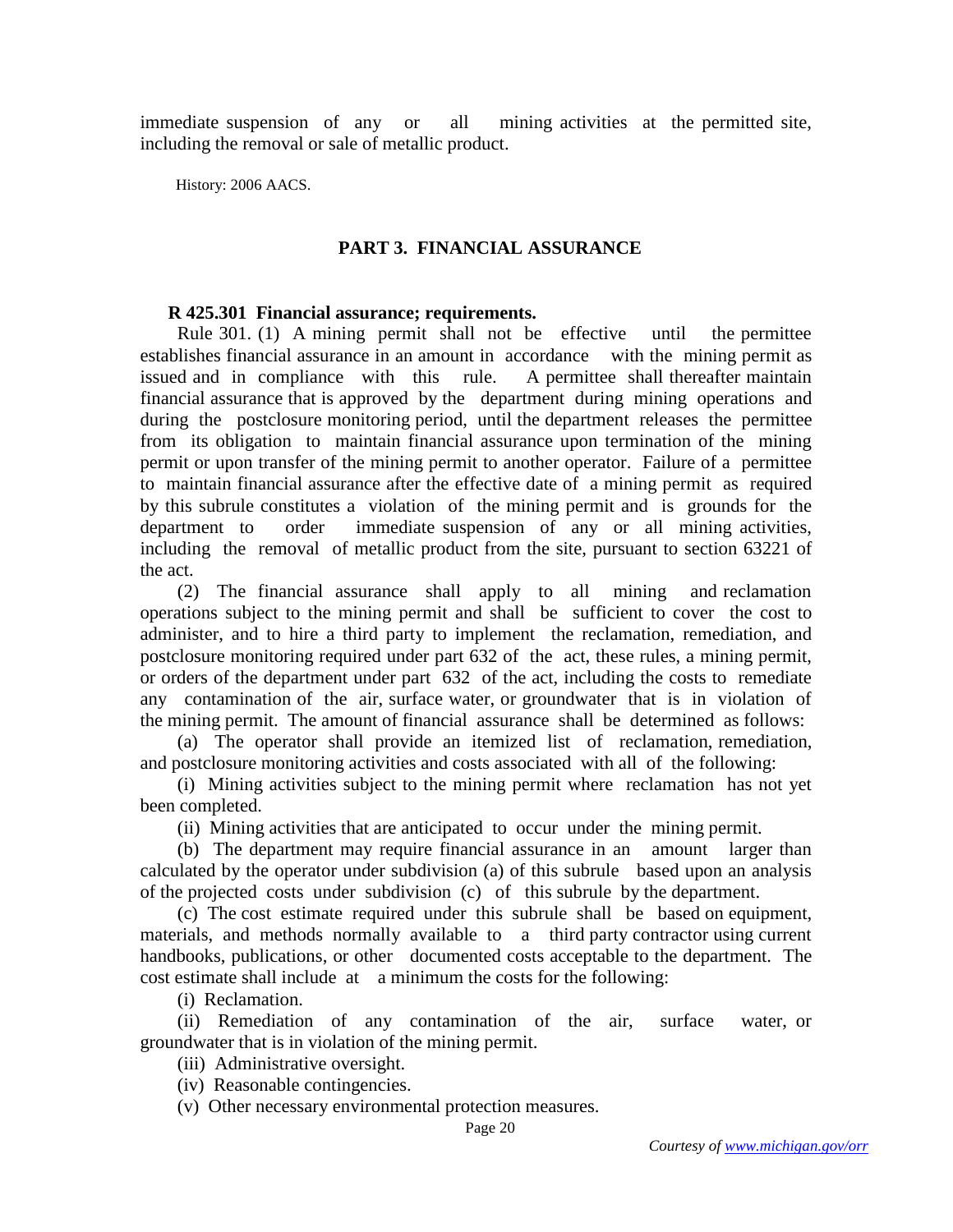(d) The amount of an assurance instrument shall include any possible fees assessed by the issuing institution for accessing the instrument.

 (3) The financial assurance required under this rule shall consist of an assurance instrument or combination of instruments covering at least 75% of the total required amount. Financial assurance for the balance of the required amount, if any, shall consist of a statement of financial responsibility. When determining the portion of the financial assurance required under this rule that may be satisfied by a statement of financial responsibility, the department shall consider the following:

 (a) The ability of the operator to pay for potential remediation costs in the case of a violation of this part, as demonstrated by the information in the statement of financial responsibility.

 (b) Whether the operator carries pollution prevention or environmental liability insurance, and if so, the amount of the insurance.

 (c) Whether the operator has received a recognized third-party certification of an environmental management system for mining operations.

History: 2006 AACS.

## **R 425.302 Assurance instruments.**

Rule 302. (1) An assurance instrument shall consist of any of the following:

(a) A trust fund or escrow account as described in R 425.303.

(b) A surety bond as described in R 425.304.

(c) An irrevocable letter of credit as described in R 425.305.

(d) A certificate of deposit or time deposit account as described in R 425.306.

(e) Other equivalent financial instruments approved by the department.

 (2) All assurance instruments shall be issued or maintained by entities that are not affiliated with the operator and shall not be invested in the activities regulated under this permit.

 (3) Assurance instruments shall include a provision requiring the issuing institution to give prompt notice to the department and permittee of any action alleging bankruptcy or insolvency of the issuing institution or a violation that would result in suspension or revocation of the license of the issuing institution.

 (4) The operator shall be responsible for all administrative costs involved in establishing and maintaining assurance instruments.

(5) An assurance instrument shall be payable to the state of Michigan.

 (6) The permittee shall execute an agreement with the department that stipulates that the department may draw upon the assurance instrument under the conditions described in subrules (13) and (15) of this rule. The agreement shall be executed on a form approved by the department.

 (7) The assurance instrument required by this rule may be satisfied in whole or in part by assurance instruments required by other parts of the act if those instruments address the remediation activities required under part 632 of the act.

 (8) The operator may submit a written request to the department to adjust the amount of an assurance instrument provided the total value of all assurance instruments equals or exceeds the amount required under the mining permit. If the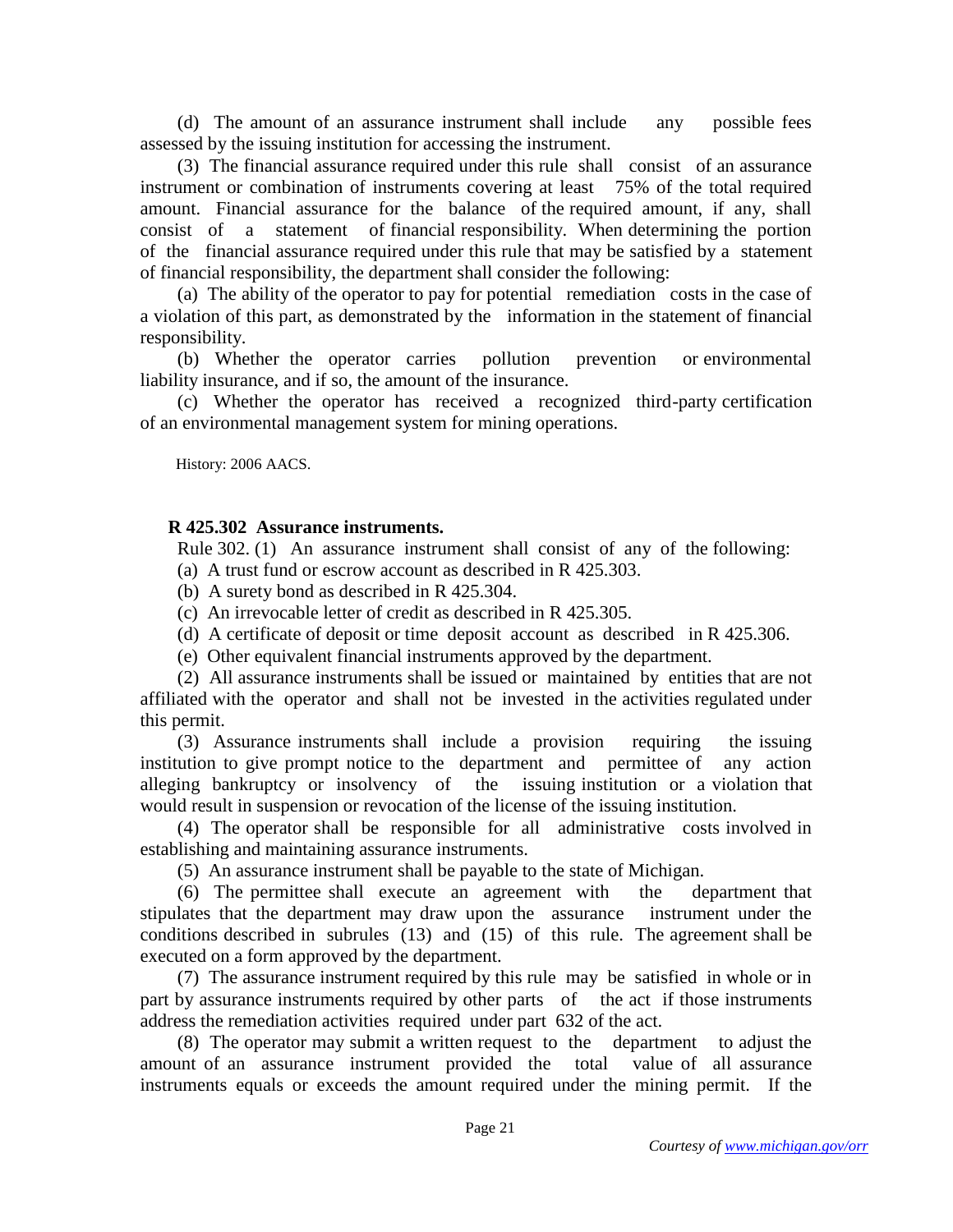request meets the requirements of these rules, then the department shall within 60 days after receiving the request approve the adjustment.

 (9) A permittee may replace an existing assurance instrument with another approved assurance instrument or instruments that provides equivalent coverage, subject to approval by the department.

 (10) A financial institution shall not cancel, terminate, or suspend an assurance instrument without first giving the permittee and the department notice at least 90 days before the effective date of the cancellation, termination, or suspension. Such cancellation, termination, or suspension shall not affect any liability that shall have accrued under the assurance instrument before the effective date of cancellation, termination, or suspension unless the permittee provides a replacement assurance instrument approved by the department or unless the department shall otherwise release the assurance instrument.

 (11) A permittee is without the required financial assurance if filing of bankruptcy of the trustee or issuing institution, a suspension or revocation of the authority of the trustee institution to act as trustee, or a suspension or revocation of the authority of the institution issuing an assurance instrument to issue such instruments.

 (12) A permittee shall provide an alternative assurance instrument or instruments under the following conditions:

 (a) At least 30 days before the effective date of cancellation, termination, or suspension of an assurance instrument by the permittee or financial institution.

 (b) Within 30 days of the date the permittee becomes aware that a financial institution has become ineligible to provide or guarantee an assurance instrument due to bankruptcy or insolvency of the issuing institution or a violation that would result in suspension or revocation of the license of the issuing institution.

 (13) If a permittee fails to provide an alternative assurance instrument when required under subrule (12) of this rule, the department may do the following:

(a) Immediately draw upon the assurance instrument or instruments.

 (b) Order the immediate suspension of any or all mining activities at the permitted site, including the removal of metallic product from the site, pursuant to section 63211(5) of the act. The permittee shall not resume the suspended mining activities until the department has determined that an acceptable replacement assurance instrument or instruments have been provided.

 (14) If the department draws upon an assurance instrument or instruments under subrule (13) of this rule, and the permittee subsequently provides an alternative assurance instrument or instruments approved by the department, then the department shall refund to the issuing financial institution or the permittee the forfeited funds, less any costs associated with the forfeiture.

 (15) The department may draw upon an assurance instrument to undertake action necessary to curtail or remediate any damage to the environment or public health under subrule (16) of this rule or to recover costs the department has incurred.

 (16) The department shall expend money from assurance instruments only for the recovery of costs described in R 425.301(2).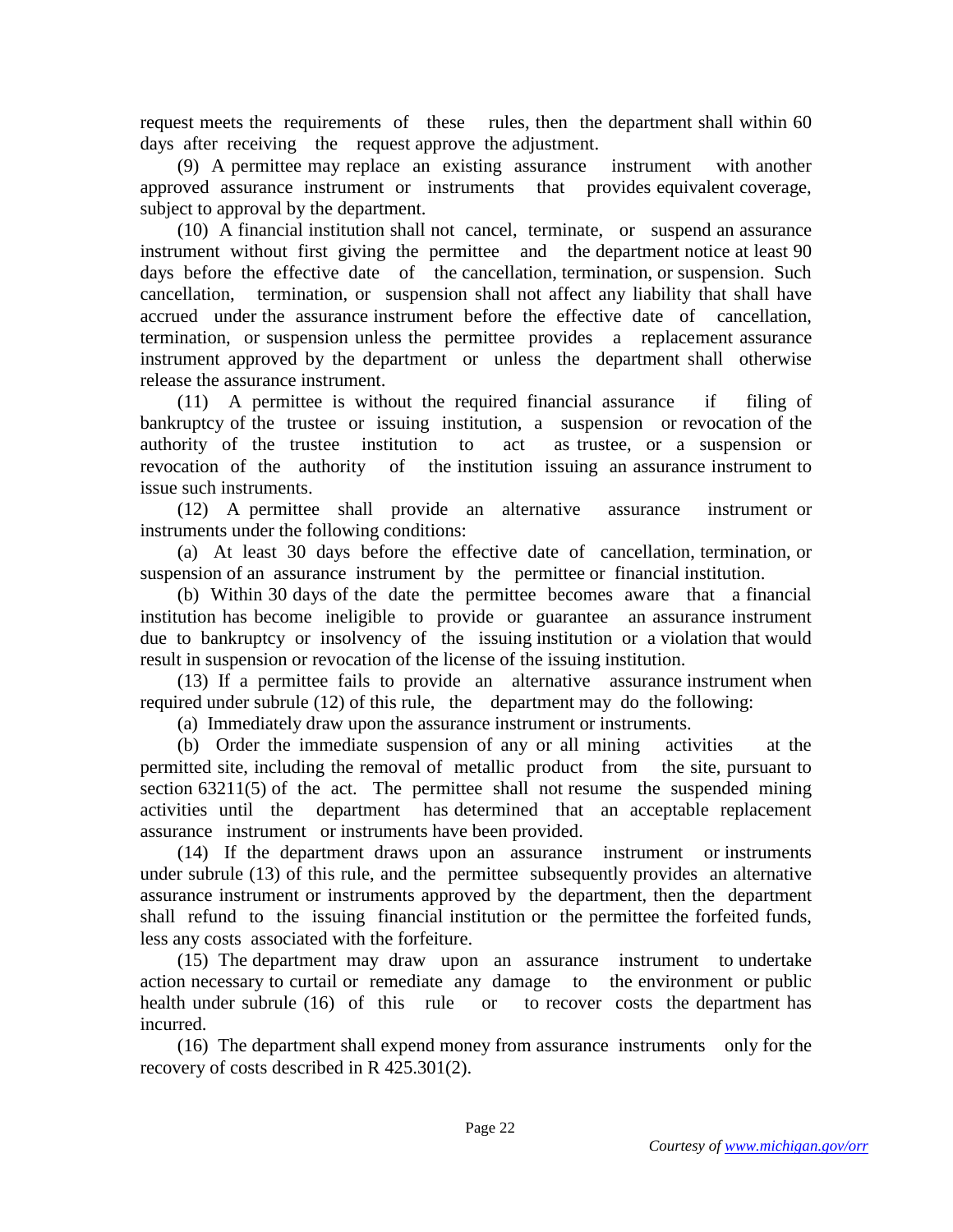(a) If the department takes action necessary to curtail and remediate any damage to the environment or public health under Sec. 63221(5) of the act, then the department shall file a claim for recovery of costs with the permittee. If the permittee fails to fully reimburse the department for the costs of such actions within 60 days after filing of the claim, then the department may recover its unreimbursed costs from the assurance instrument or instruments.

 (b) For any part of the department's costs not recovered from the permittee or the assurance instrument or instruments, the attorney general, acting for and on behalf of the department, may bring suit for the payment of the claim against the permittee and the financial institutions that executed an assurance instrument or instruments; provided, the liability of any financial institution for costs under the claim shall not exceed the value of the financial instrument or instruments provided by the institution under the provisions for financial assurance under these rules.

 (17) A permittee shall notify the department, by certified mail, of the commencement of a voluntary or involuntary proceeding under the bankruptcy provisions of Public Law 95-598, 11 U.S.C. Section 1 to 151302, naming the permittee as debtor, within 10 days after commencement of the proceeding.

History: 2006 AACS.

### **R 425.303 Trust fund or escrow account.**

 Rule 303. (1) Subject to R 425.301, an operator may satisfy all or a portion of the financial assurance requirements by establishing a trust fund that conforms to the requirements of this rule. The trustee shall be a bank or other financial institution that has the authority to act as a trustee and whose trust operations are subject to federal or state oversight. The trust agreement shall be executed on a form approved by the department and shall designate the department as the sole beneficiary.

 (2) Subject to R 425.301, an operator may satisfy all or a portion of the financial assurance requirements by establishing an escrow account that conforms to the requirements of this rule. The escrow account shall be maintained by a bank or other financial institution whose account operations are subject to federal or state oversight.

 (3) Investments of the trust fund shall be reviewed and approved by the department and may include the following fixed income investments:

- (a) U.S. treasury obligations.
- (b) State issued securities.
- (c) Time deposits.
- (d) Other investments of similar risk as approved by the department.

History: 2006 AACS.

#### **R 425.304 Surety bond.**

 Rule 304. (1) Subject to R 425.301, an operator may satisfy all or a portion of the financial assurance requirements by obtaining a surety bond that is executed on a form approved by the department and that conforms to the requirements of this rule.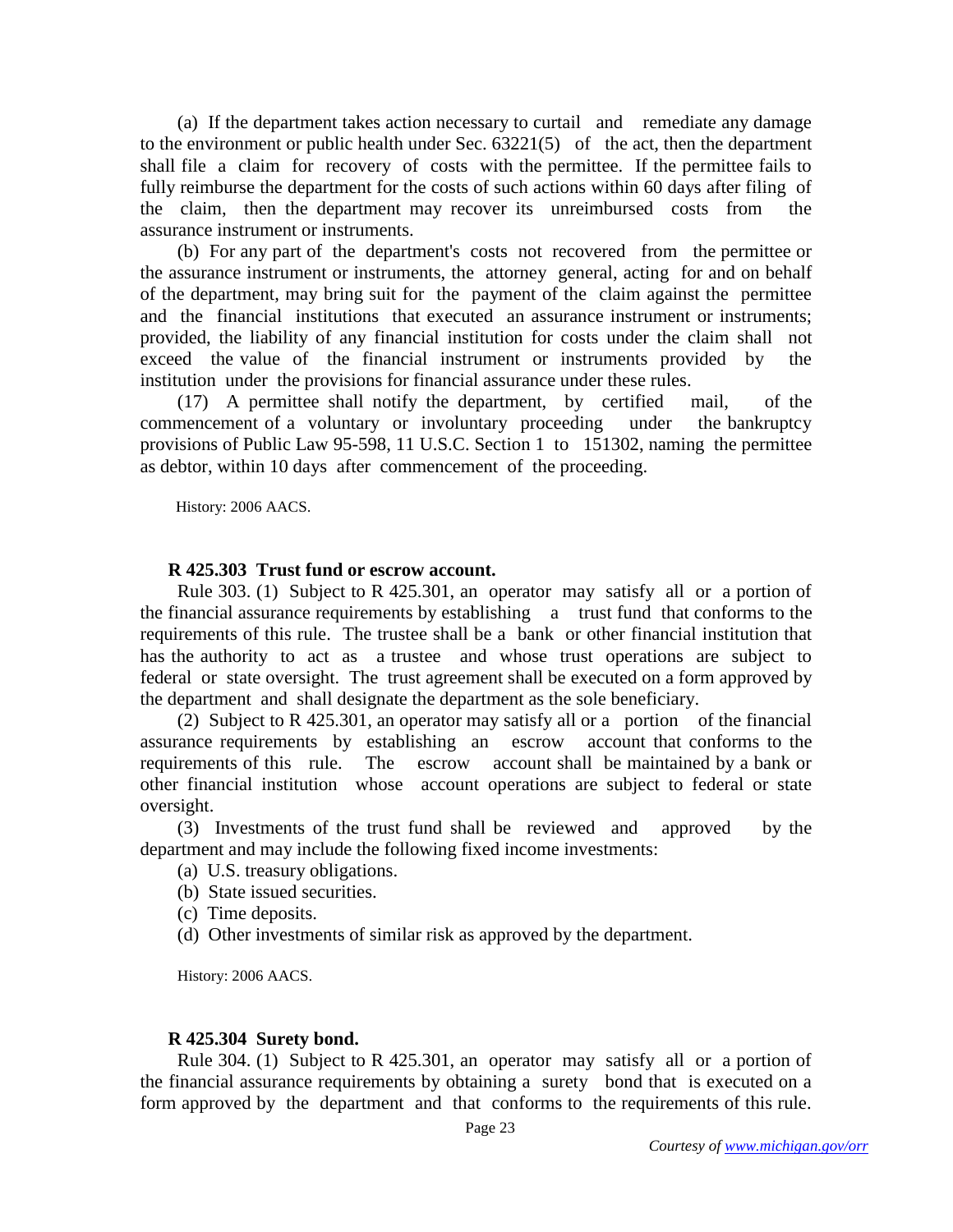The surety company issuing the surety bond shall, at a minimum, be among those listed as acceptable sureties on federal bonds in circular 570 of the United States department of the treasury.

 (2) The surety company shall not be liable for deficiencies in the performance of reclamation, remediation, and postclosure monitoring, by the permittee after the department releases the surety bond or releases the permittee from the requirements of part 632 of the act.

History: 2006 AACS.

## **R 425.305 Irrevocable letter of credit.**

 Rule 305. (1) Subject to R 425.301, an operator may satisfy all or a portion of the financial assurance requirements by obtaining an irrevocable letter of credit that conforms to the requirements of this rule and is executed on a form approved by the department. The issuing institution shall be a bank or financial institution which has the authority to issue letters of credit and whose letter of credit operations are regulated and examined by a federal or state agency.

(2) The letter of credit shall include all of the following information:

(a) The name of the operator.

(b) The name and address of the mine.

 (c) The amount of funds assured for reclamation, remediation, and postclosure monitoring by the letter of credit.

 (3) The letter of credit shall be issued for a period of at least 1 year and shall be irrevocable during its term. The letter of credit shall be automatically extended for additional terms of 1 year from the current or each future expiration date unless the issuing institution provides the permittee and the department, at least 60 days before the current expiration date, written notice by certified mail that the issuing institution elects to terminate the letter of credit at the end of its then current term.

 (4) The irrevocable letter of credit shall not be for an amount in excess of 10 percent of the bank's capital surplus account as shown on a balance sheet certified by a certified public accountant.

 (5) The issuing institution shall notify the department immediately if the issuing institution becomes ineligible to issue a letter of credit.

History: 2006 AACS.

### **R 425.306 Certificate of deposit or time deposit account.**

 Rule 306. (1) Subject to R 425.301, an operator may satisfy all or a portion of the financial assurance requirements by placing funds in an insured, non-negotiable certificate of deposit or time deposit account held by a bank or other financial institution regulated and examined by a federal or state agency. The value of the certificate of deposit or time deposit account shall be insured by an agency of the United States government, unless otherwise approved by the department.

 (2) The certificate or account shall be in the sole name of the director of the department.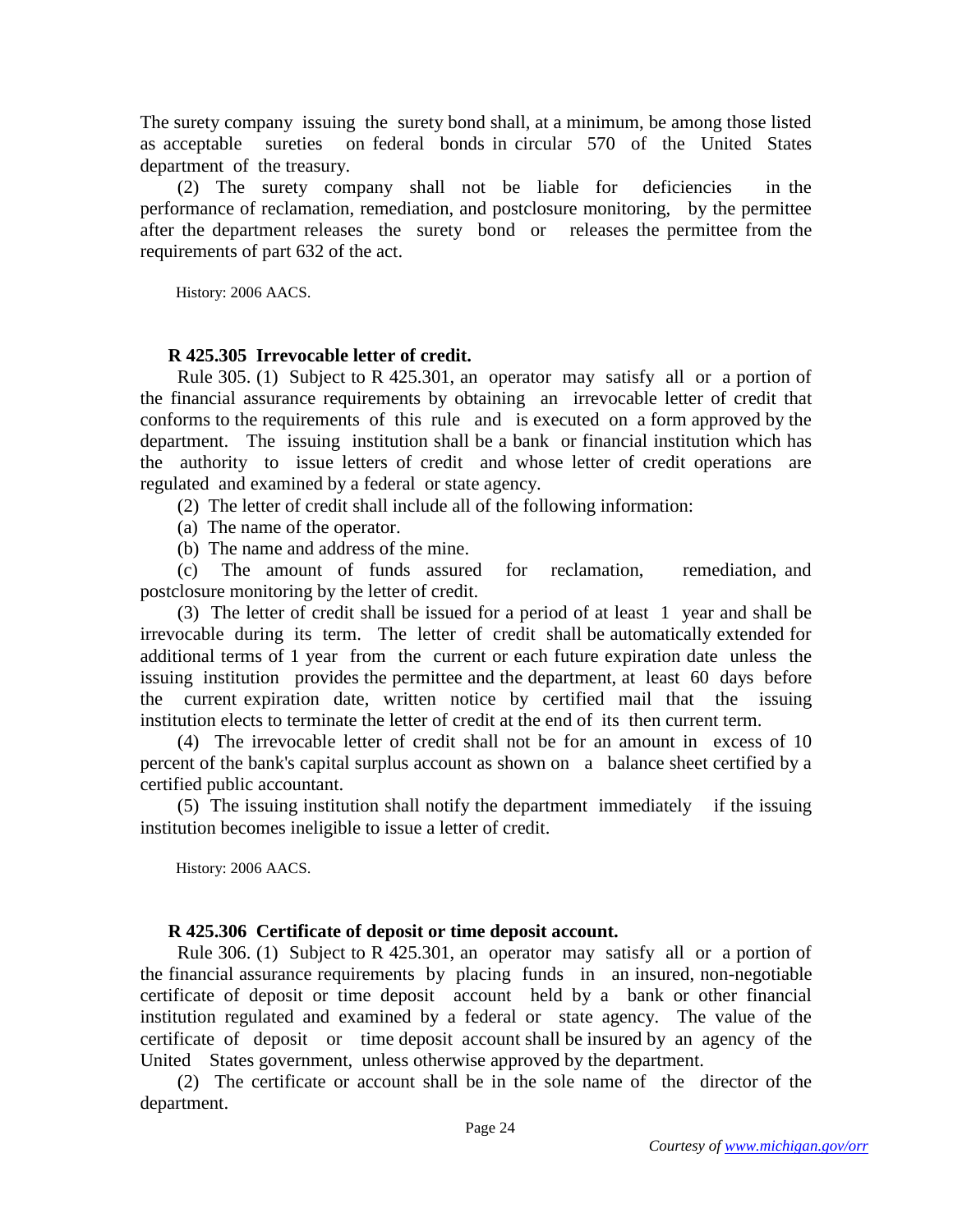History: 2006 AACS.

### **R 425.307 Statement of financial responsibility.**

 Rule 307. (1) The statement of financial responsibility under R 425.301(3) shall consist of the following:

 (a) A written statement signed by the operator's chief financial officer that lists data that show that the operator meets the criteria specified in subrule (2) of this rule, and states that the data are derived from an independently audited year-end financial statement.

 (b) An independent certified public accountant's report on examination of the operator's financial statement for the latest completed fiscal year stating that the accountant has compared the data listed in the statement provided under subdivision (a) of this subrule with the amounts in the corresponding year-end financial statement and that the accountant asserts the operator's statement of financial responsibility meets the criteria of subrule (2) of this rule and nothing came to the attention of the accountant that caused the accountant to believe that the financial statements should be adjusted.

 (2) The statement of financial responsibility under R 425.301(3) shall meet all of the following criteria:

(a) The operator must satisfy 1 of the following 3 conditions:

 (i) A current rating for its senior unsecured debt of AAA, AA, A, or BBB as issued by Standard and Poor's or Aaa, Aa, A, or Baa as issued by Moody's.

(ii) A ratio of total liabilities to tangible net worth less than 1.5.

 (iii) A ratio of the sum of net income plus depreciation, depletion and amortization, minus \$10 million, to total liabilities greater than 0.10.

 (b) The operator shall have a tangible net worth not less than 25% of the financial assurance required under R 425.301 plus \$10 million.

 (c) The operator shall have total assets located in North America of not less than 25% of the sum of the financial assurance required under R 425.301 plus the financial assurance requirements of other parts of the act and equivalent or substantially equivalent federal or state regulations. Declared mineral reserves, except for mineral reserves at the permitted site, may be utilized in determining current assets only to the extent that the value of the reserves exceeds the projected costs of development and production.

 (3) For determining qualifications for use of a statement of financial responsibility, liabilities as determined under subrule (2) of this rule shall include responsibilities of the operator for reclamation or remediation, or both, at other mining operations owned or operated by the operator.

 (4) Within 90 days after the end of each fiscal year after the effective date of a mining permit, a permittee who utilizes a statement of financial responsibility to satisfy the requirements of this rule shall submit to the department documents described in subrule (1) of this rule for the fiscal year just completed.

 (5) If a corporate parent or affiliate of the operator meets the requirements of subrules (1) and (2) of this rule, then the operator may use its parent or affiliate to provide the financial assurance allowed under this rule. The department shall not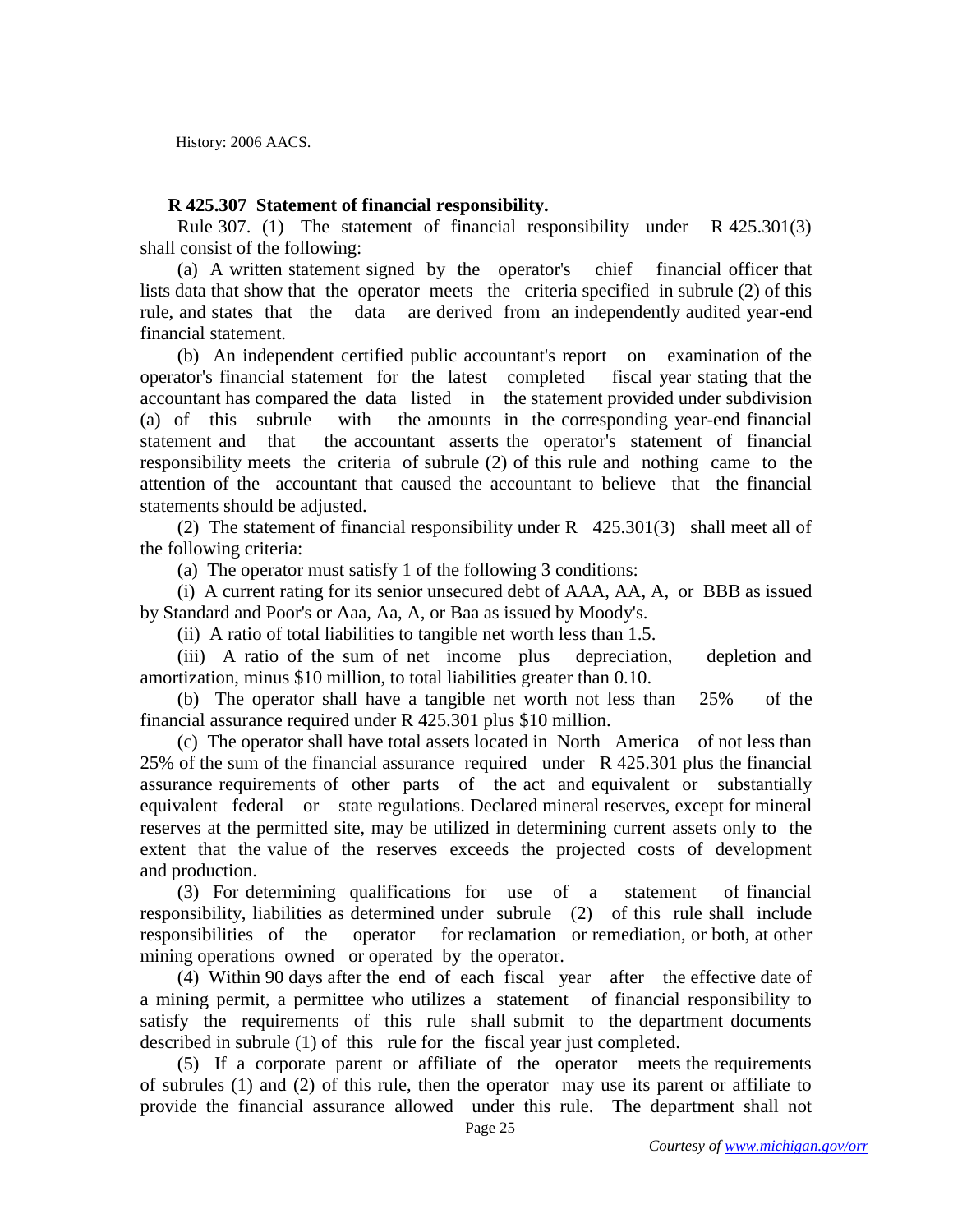approve an operator's use of a corporate parent or affiliate as acceptable financial assurance under this rule unless the parent or affiliate also provides the department with a guarantee of the amount sought to be assured through the statement of financial responsibility. The guarantee shall be in a form acceptable to the department.

 (6) If the permittee has reasonable knowledge at any time before the year-end review under subrule (4) of this rule that it ceases to meet the requirements of subrule (2) of this rule, then the permittee shall within 10 days notify the department.

 (7) The permittee shall provide alternate financial assurance within 60 days after the date on which the permittee finds, under subrule (4), (5), or (6) of this rule, that it no longer meets the requirements of subrule (2) of this rule.

 (8) The department may, based on a reasonable belief that a permittee no longer meets the requirements of subrule (2) of this rule, require reports of financial condition at any time from the permittee in addition to the information required by subrule (2) of this rule. If the department finds, on the basis of a review of such reports or other information, that the permittee no longer meets the requirements of subrule (2) of this rule, then the department shall notify and inform the permittee in writing. Within 30 days of the notification, the permittee shall provide alternate financial assurance as specified in part 632 of the act.

 (9) Failure of a permittee to comply with the requirements of subrule (4) to (8) of this rule shall be cause for the department to order the immediate suspension of any or all mining activities at the permitted site, including the removal of metallic product, pursuant to section 63211(5) of the act. The permittee shall not resume mining operations until the department has determined that an acceptable replacement assurance instrument or instruments have been provided.

History: 2006 AACS.

# **R 425.308 Financial assurance; update.**

 Rule 308. (1) A permittee shall update the calculation of the cost to administer, and to hire a third party to implement, the reclamation, remediation, and postclosure monitoring required under  $R$  425.301(2) every 3 years or as the department determines to be necessary. The update shall include the following:

 (a) A description of the reclamation and postclosure monitoring completed since the last update.

 (b) An estimate of the cost to administer, and to hire a third party to implement, reclamation under the mining, reclamation, and environmental protection plan that has not been completed, as well as necessary environmental protection measures, including remediation of any contamination of the air, surface water, or groundwater that is in violation of the mining permit.

 (c) The effects of inflation on the costs of reclamation and postclosure monitoring.

 (2) A permittee shall update an assurance instrument required under R 425.301 in accordance with 1 of the following schedules:

 (a) If the amount of the assurance instrument equals or exceeds the cost to administer, and to hire a third party to implement, the reclamation,

Page 26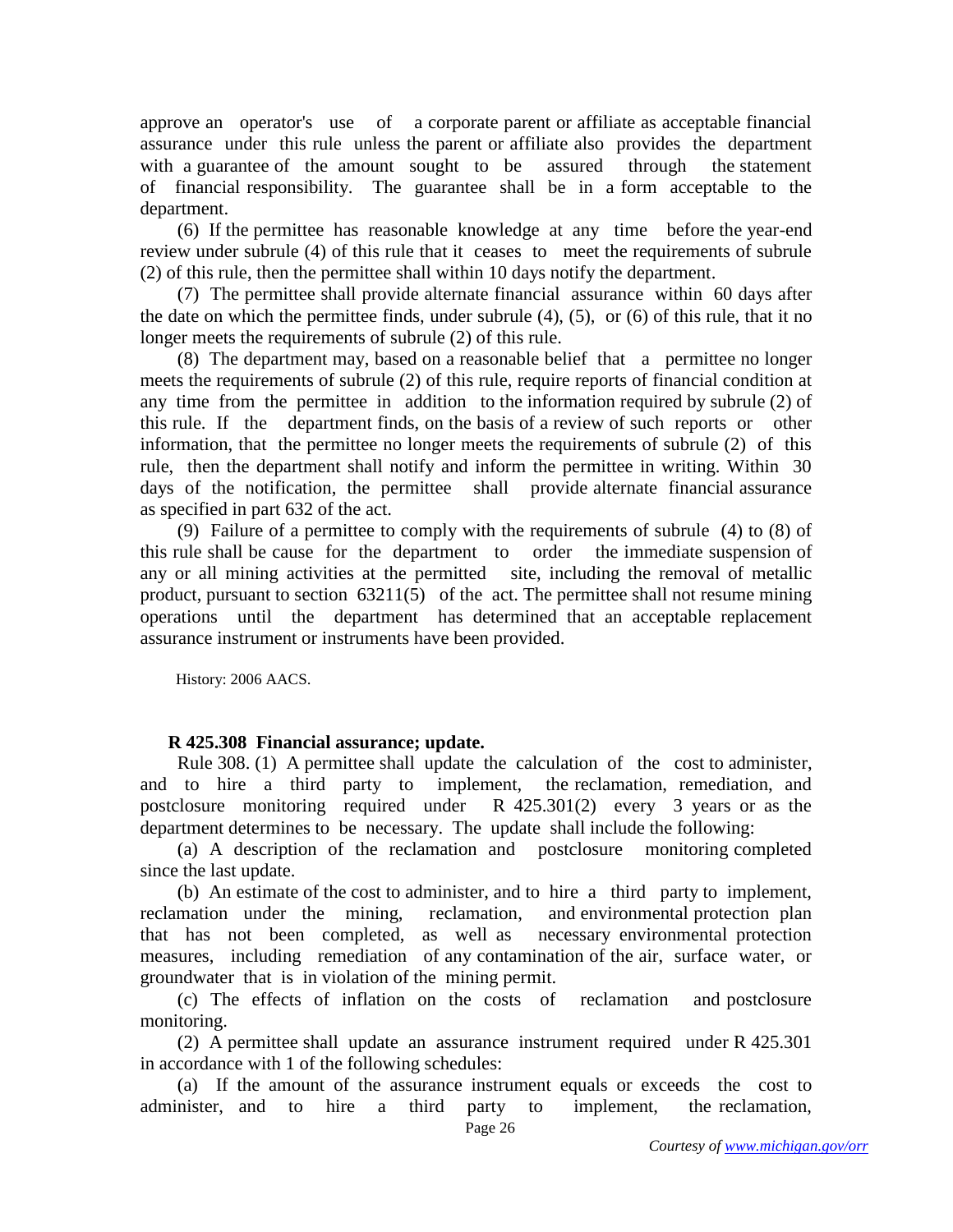remediation, and postclosure monitoring as originally calculated, multiplied by the Detroit consumer price index as of January 1 of each year, then the permittee shall update the assurance instrument every 3 years by April 1 of the succeeding year.

 (b) If the amount of the assurance instrument does not equal or exceed the cost to administer, and to hire a third party to implement, the reclamation, remediation, and postclosure monitoring as originally calculated, multiplied by the Detroit consumer price index as of January 1 of each year, then the permittee shall update the assurance instrument by April 1 of the succeeding year.

 (3) The department shall provide notice of an adjustment of the financial assurance to any interested person who has requested notice.

History: 2006 AACS.

## **R 425.309 Final release of financial assurance.**

 Rule 309. (1) A permittee may file an application with the department for final release of financial assurance upon termination of the permit.

 (a) Within 30 days after receipt of an application for termination of financial assurance, the department shall reach a proposed decision to grant or deny the application based on inspection and review to determine compliance with requirements for termination of the permit, and shall provide notice of the proposed decision to any interested person who has requested notice.

 (b) The department shall grant or deny an application for termination of financial assurance not less than 30 days or more than 45 days after providing the notice required under subdivision (a) of this subrule.

 (c) If the department grants the application, the department shall within 30 days release cash to the permittee or securities to the institution that provided the assurance instrument.

 (d) If the department denies the application, then the department shall notify the permittee in writing, stating the reasons for denial and recommending corrective actions necessary to secure the termination.

 (2) The department shall approve termination of all assurance instruments for a permittee of record upon the effective date of transfer of the permit to a new operator.

History: 2006 AACS.

# **PART 4. MINING OPERATIONS**

### **R 425.401 Notice of commencement of mining.**

 Rule 401. (1) A permittee proposing to begin mining shall submit written notice to the department of the date mining will commence at least 30 days before commencing new mining activities.

 (2) A permittee who has ceased all mining activities for a period of 90 days or more shall submit written notice to the department of the date mining activities will resume at least 30 days before resumption of mining activities.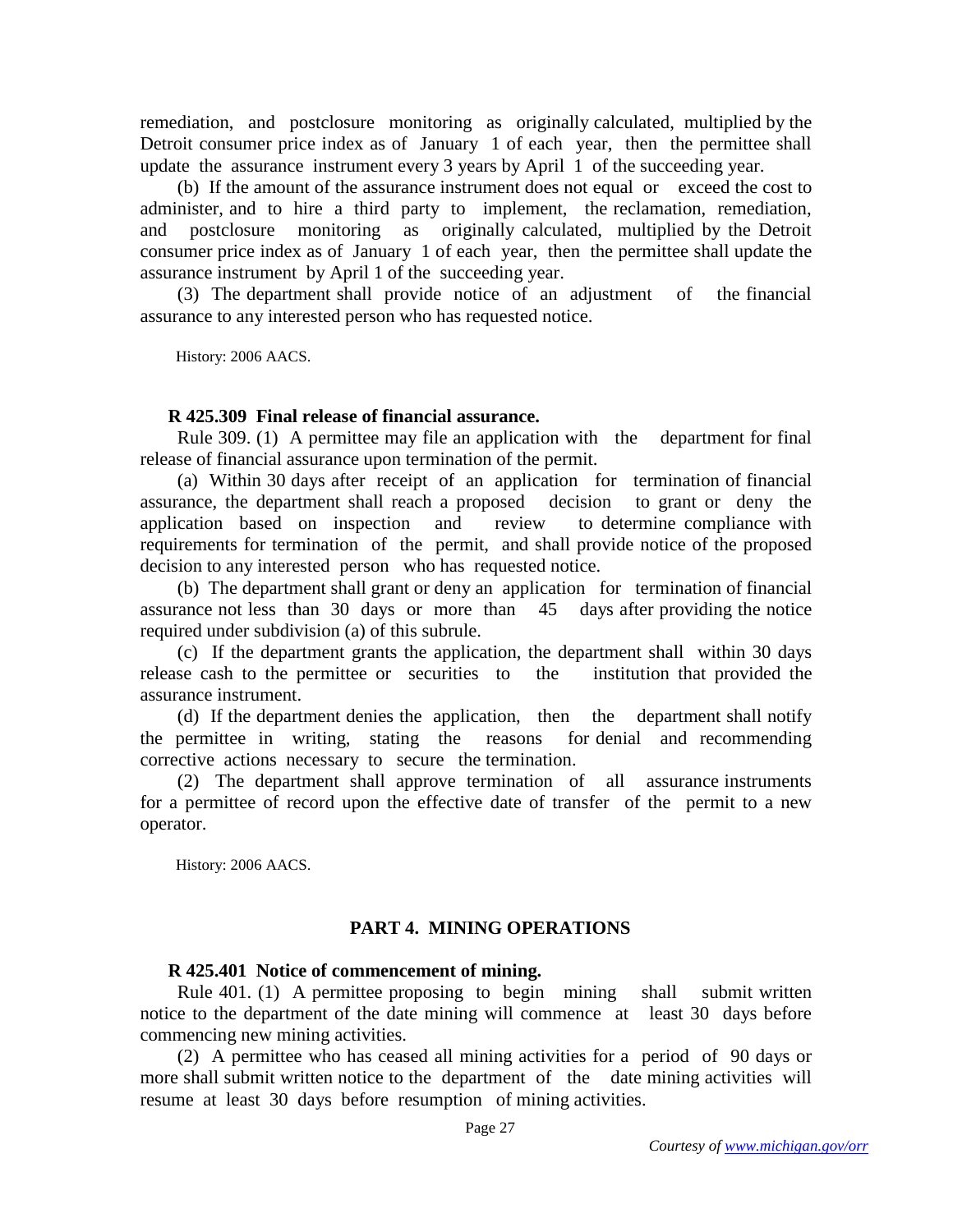History: 2006 AACS.

### **R 425.402 Safety measures.**

 Rule 402. If hazards to life or property, or both, exist within a mining area, then the permittee shall post safety signs in conspicuous places around the site of the hazard. The permittee shall utilize fencing, gates, or other measures to safeguard the public from unauthorized entry into shafts, adits, portals, or other openings between the land surface and underground workings. The department may require the installation of fences, gates, or other safety measures not inconsistent with other laws or regulations.

History: 2006 AACS.

### **R 425.403 Percolation leaching; requirements.**

 Rule 403. A person shall not conduct percolation leaching as a nonferrous metallic mining activity until such time as this rule is amended to establish standards and criteria for percolation leaching.

History: 2006 AACS.

### **R 425.404 Commencement of reclamation.**

 Rule 404. (1) If a permittee has ceased all mining and beneficiation for a continuous period exceeding 90 days, the permittee shall notify the department and shall take actions to maintain, monitor, and secure the mining area and shall conduct any interim sloping or stabilizing of surfaces necessary to protect the environment, natural resources, or public health and safety in accordance with the mining permit.

 (2) A permittee shall begin final reclamation of a mining area within 3 years of the date of cessation of mining and beneficiation unless the department has granted an extension of time to begin final reclamation.

 (3) A permittee shall complete reclamation of a mining area within the time in the approved mining, reclamation, and environmental protection plan unless the department has granted an extension of time under subrule (4) of this rule to complete final reclamation.

 (4) A permittee may submit a written request to the department for an extension of time to begin or complete final reclamation. The department shall grant the request if the permittee shows good cause for the extension and the department determines the extension will not cause a threat of damage to the environment, natural resources, or public health and safety. If the reason for the request for extension is economics of the mining operation, then the permittee shall provide justification in the form of projections of metal prices, pending technological improvements, or other reasons demonstrating a likelihood that the mine may become economic at a future time. The term of an extension shall not be more than 12 months. The department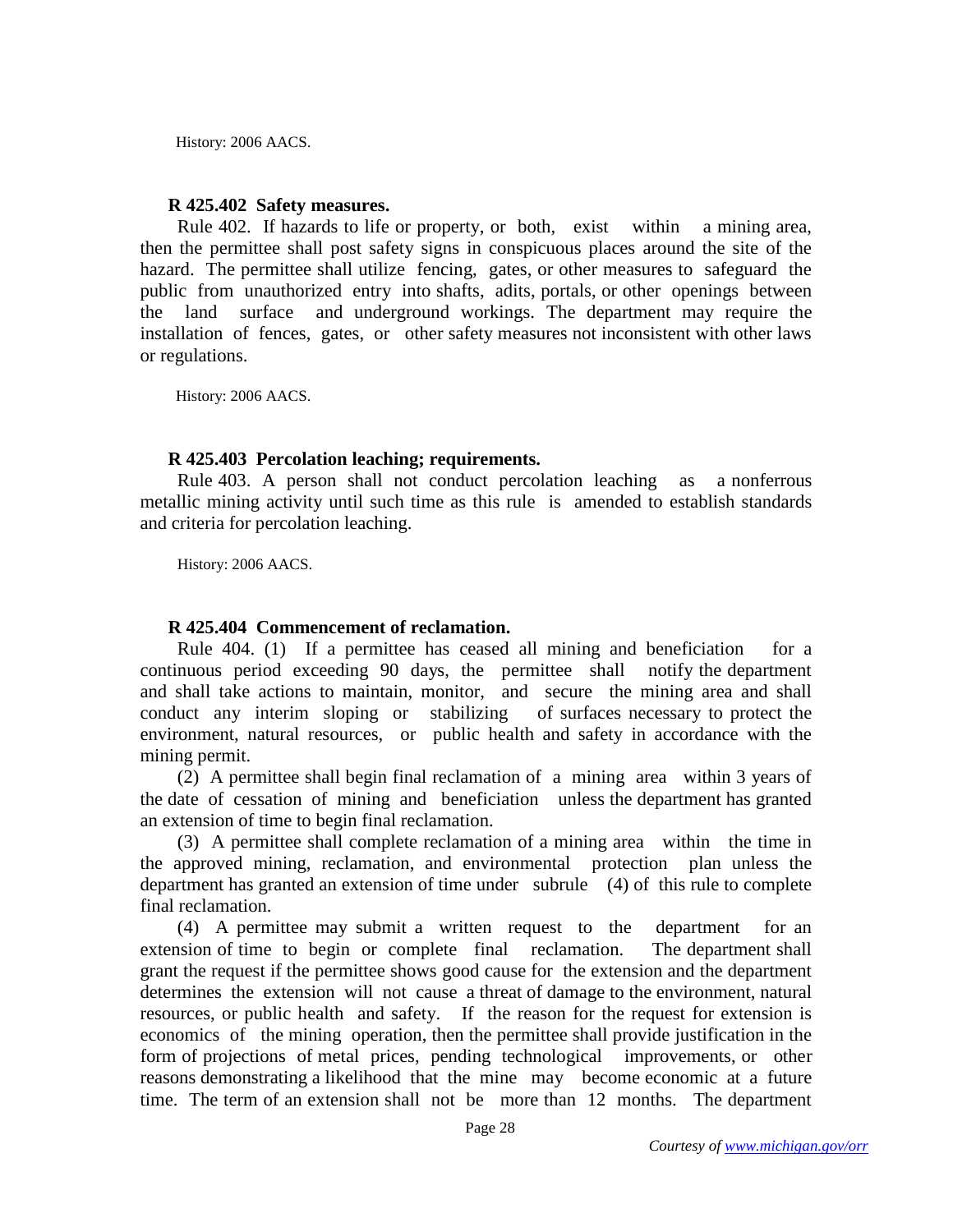may grant additional extensions subject to the provisions of this rule. When approving extensions, the department may require the permittee to conduct interim reclamation activities and monitoring that the department finds necessary to implement the purposes of the act.

 (5) A permittee shall, to the extent feasible, conduct reclamation activities concurrently with the mining operation, and in any event shall initiate reclamation activities at the earliest possible time after cessation of mining activities in any portion of the mining area.

History: 2006 AACS.

### **R 425.405 Notice and approval of completed reclamation.**

 Rule 405. (1) A permittee shall submit written notice to the department upon completion of reclamation work on the mining area or portions thereof.

 (2) The department shall proceed promptly to make its determination as to the approval of the reclamation work and shall notify the permittee in writing of either the approval of the work or all reasons for disapproval.

 (3) Approval of vegetative cover shall not be granted until the planting has survived at least 2 growing seasons with reasonable assurances of being selfsustaining.

History: 2006 AACS.

### **R 425.406 Protection of water.**

 Rule 406. (1) A permittee shall conduct groundwater and surface water monitoring according to the approved monitoring plan as described in  $R$  425.203(g) during mining operations and during the postclosure monitoring period.

 (2) An operator shall design, construct, and abandon a monitoring well as prescribed in R 323.2223(4).

 (3) Water monitoring shall include the collection of water quality samples from groundwater and surface water, groundwater levels, and surface water levels and discharge rates. The design of the water monitoring systems shall be based on all of the following:

(a) The environmental impact assessment.

(b) The local geology and hydrology.

(c) Groundwater and surface water conditions specific to each activity.

 (4) Surface water monitoring sites shall be designed and located to adequately assess the impact of a specific mining activity on surface water.

(5) Groundwater monitoring sites shall be designed and located as follows:

 (a) Leachate monitoring wells shall be located within, or as close as physically practicable to, a storage or disposal facility for the following materials that are determined to be reactive, to determine the geochemical conditions of the facility.:

(i) Overburden.

(ii) Ore.

(iii) Waste rock.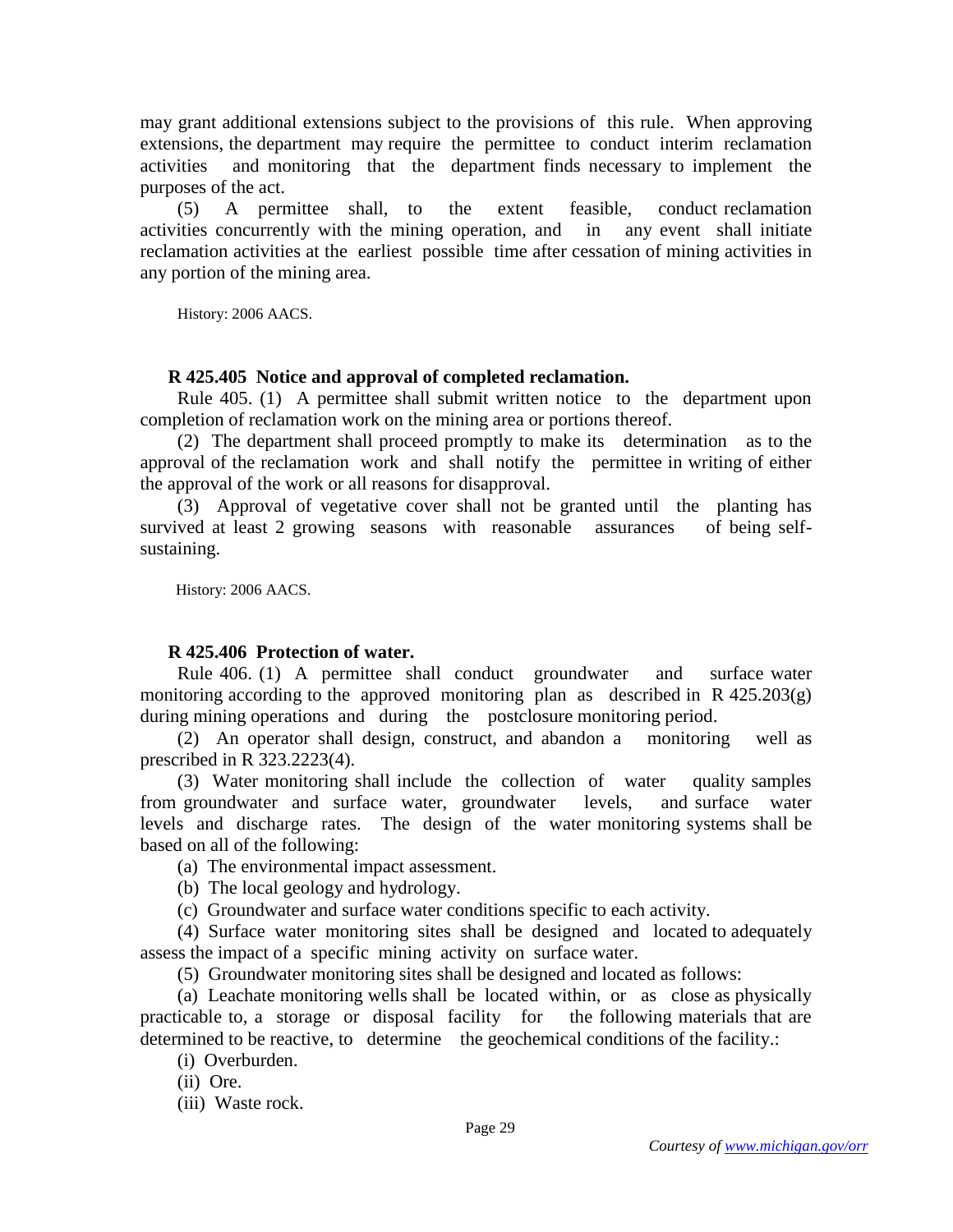(iv) Tailings.

 (b) Compliance monitoring wells shall be located as close as physically practicable but not more than 150 feet from the mining activity being monitored. However, the department may approve an alternative water monitoring location if the operator demonstrates the location is protective of the environment and public health and safety, and a closer location is not feasible or effective.

 (6) A permittee shall notify the department and shall institute an increased monitoring program as may be directed by the department at such time as sampling of leachate monitoring wells or compliance monitoring wells detects concentrations of a solute 2 standard deviations above the long-term average background level for 2 consecutive sampling events.

 (7) An action level is reached at such time as sampling of leachate monitoring wells and compliance monitoring wells detects either of the following:

(a) Concentrations of a solute that equal or exceed  $\frac{1}{2}$  the level between the longterm average background and the drinking water standard for two consecutive sampling events.

 (b) Concentrations of hydrogen ion, expressed as pH, that differ from the longterm average background by 0.5 units or more for 2 consecutive sampling events.

 (8) When an action level is reached as described in subrule (7) of this rule, then the permittee shall proceed in a timely manner to do the following:

(a) Implement increased monitoring as approved by the department.

 (b) Conduct a source investigation to determine the cause of the change in water quality and provide a report on the investigation to the department.

 (c) Implement a plan for response activity as approved by the department if the change in water quality is determined by the department to be caused by a release associated with a mining activity that is the responsibility of the permittee.

 (9) Failure of a permittee to meet the requirements of subrules (6) to (8) of this rule shall constitute a violation of this part. Implementing actions required by this rule does not relieve the permittee from other obligations under this act.

History: 2006 AACS.

# **R 425.407 Postclosure monitoring.**

 Rule 407. The postclosure monitoring period shall be 20 years following completion and approval of reclamation, subject to the following conditions:

 (1) The permittee shall provide to the department a written request to terminate the postclosure monitoring not less than 18 months before the proposed termination date and shall provide the department with technical data and information demonstrating the basis for the termination. The department shall extend the postclosure monitoring period in increments of up to 20 years unless the department determines, approximately 1 year before the end of a postclosure monitoring period or postclosure incremental monitoring period, that there is no significant potential for water contamination resulting from the mining operation.

 (2) The department may shorten the postclosure monitoring period at any time upon determining that there is no significant potential for water contamination resulting from the mining operation.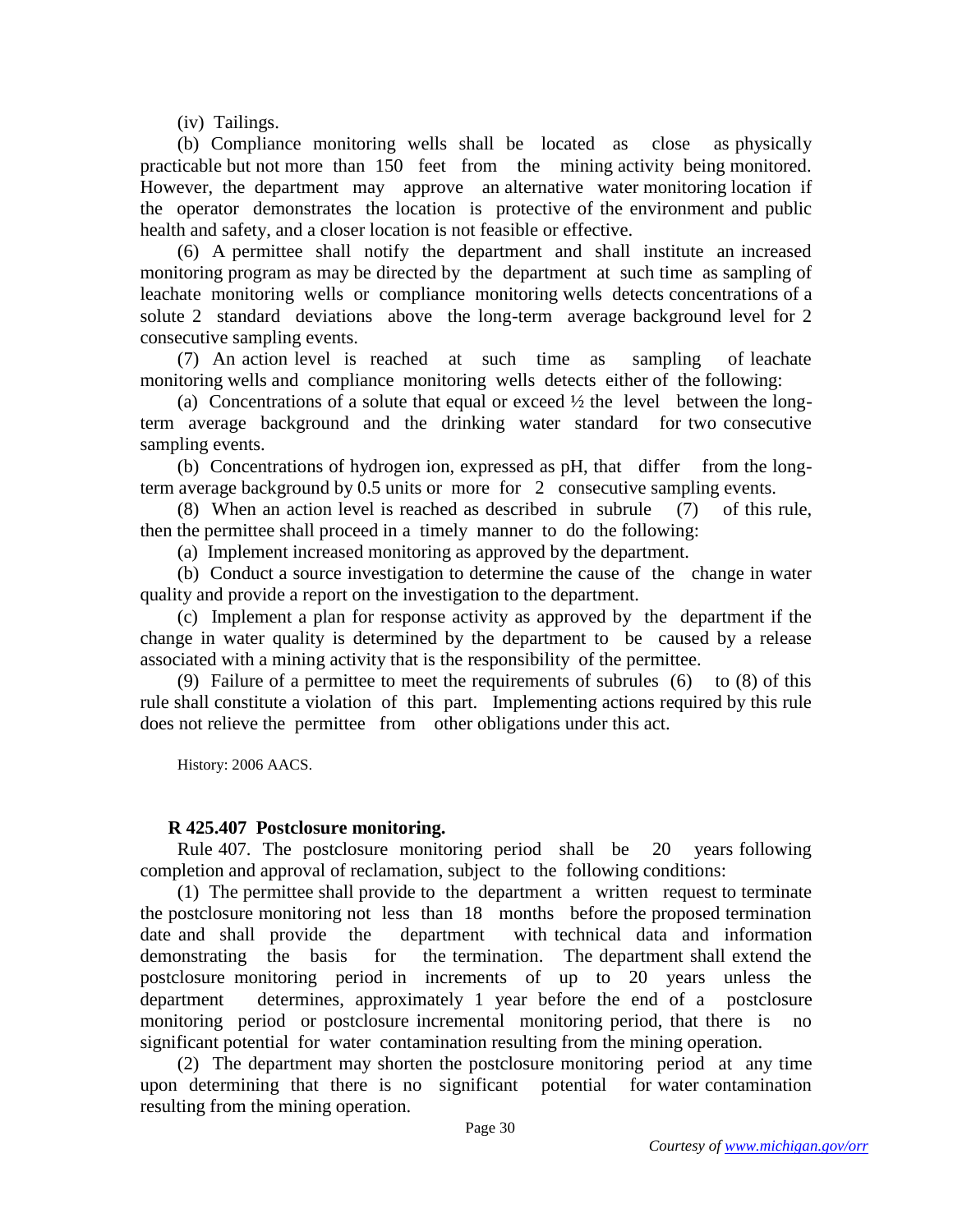(3) The department may extend or shorten the postclosure monitoring period only after public notice and opportunity for a public hearing.

History: 2006 AACS.

## **R 425.408 Inspections by department.**

 Rule 408. (1) The department may enter at all reasonable times in or upon a mining area for the purpose of inspecting and investigating conditions relating to the operation of a mining area.

 (2) If the department receives an allegation of improper action under or a violation of part 632 of the act, these rules, or a mining permit, and the person making the allegation provides evidence or corroboration sufficient to support the allegation, as determined by the department, the department shall do all of the following:

(a) Make a record of the allegation.

 (b) Conduct an inspection of the mining operation to investigate the allegation not more than 5 business days after receipt of the complaint or allegation.

 (c) Not more than 15 business days after completing an investigation of the allegation, provide a written report of the allegation and the results of the investigation to the operator and the person who made the allegation.

 (3) The department shall conduct a complete inspection and report of a nonferrous metallic mineral mining operation at least quarterly to determine compliance with the act and these rules. An inspection under subrule (2) of this rule or under R 425.207(2) shall satisfy the requirement of this subrule if the inspection is a complete inspection.

History: 2006 AACS.

# **R 425.409 Treatment and containment of reactive materials.**

 Rule 409. An operator shall manage overburden, ore, waste rock, peripheral rock, and tailings determined to be reactive under R  $425.203(c)(v)$  in accordance with this rule and in a manner that is designed to reasonably minimize actual and potential adverse impacts on groundwater and surface water by preventing leaching or runoff of acid-forming waste products and other waste products from the mining process.

 (a) An operator shall design, construct, and operate stockpiles or storage facilities for reactive overburden, ore, waste rock, or tailings in compliance with paragraph (i) or (ii) of this subdivision.

(i) A stockpile or storage facility shall meet the following requirements:

 (A) A stockpile or storage facility shall have a composite liner system comprised of a flexible synthetic membrane that is not less than 60 mils thick and a layer of at least 3 feet of compacted soil having a maximum hydraulic conductivity of 1.0 X 10-7 cm/sec.

 (B) The department may approve an alternative liner system that uses other materials or designs, including modified soil liners, or technologically advanced systems only if the operator provides data to demonstrate the alternative is capable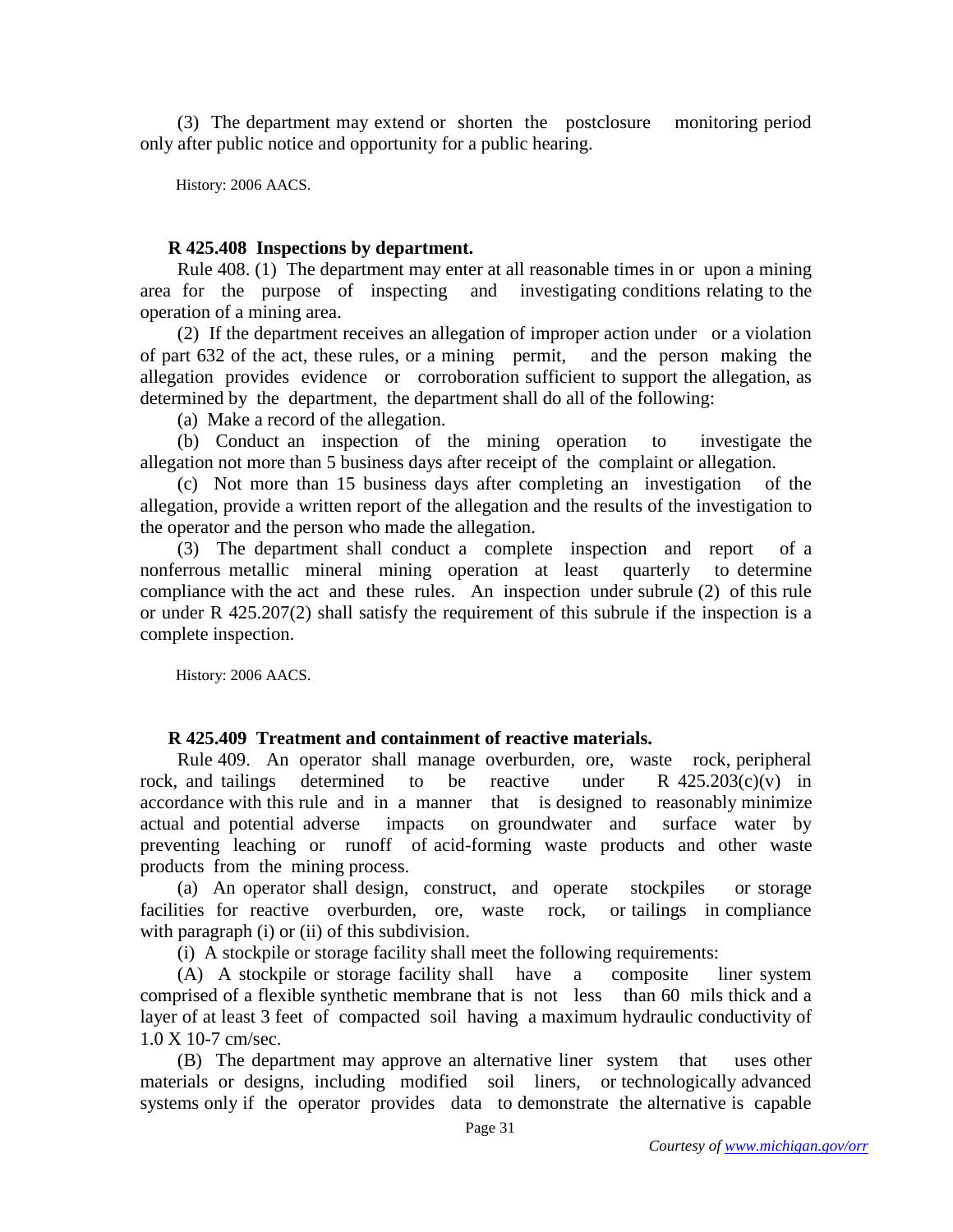of providing equivalent or better protection as compared to the requirements under subparagraph (A).

 (C) A stockpile or storage facility shall have a leachate collection system.The system shall be designed, constructed, and operated to limit the hydraulic head at the lowest point in the system to not more than 1 foot, excluding the collection sump, after construction.

(D) A stockpile or storage facility shall have a leak detection system.

 (E) The liner, leachate collection system, and leak detection system shall be tested before the placement of overburden, ore, waste rock, or tailings into the facility.

 (F) A cover shall be employed to isolate the reactive overburden, ore, or waste rock from precipitation and air as soon as practicable.

 (G) A registered professional engineer or other qualified individual shall certify the proper design, construction, and testing of all liners, covers, and leachate collection systems required by this paragraph. The permittee shall submit the certification to the department and shall not begin placement of ore, waste rock, overburden, or tailings in the storage facility until approved by the department.

 (ii) Subject to approval of the department, an operator may utilize an alternative plan for a stockpile or storage facility for reactive overburden, ore, waste rock, or tailings. The department may approve an alternative plan only if the operator provides data that demonstrates that the alternative plan is capable of providing protection of groundwater and surface water that is equivalent to or better than that provided under paragraph (i) of this subdivision. The alternative plan shall incorporate 1 or more of the following:

 (A) Measures to prevent the generation of leachate by adding a material or materials that counteract or neutralize the acid-forming or toxic characteristics of the ore, waste rock, overburden, or tailings.

 (B) Measures to treat or neutralize any leachate that may be generated before it migrates outside of the storage facility.

 (C) Measures to isolate the ore, waste rock, overburden, or tailings from oxygen and other oxidizing substances.

 (D) Measures to isolate the ore, waste rock, overburden, or tailings from groundwater or surface water.

 (b) An operator may utilize a disposal facility to manage, contain, or isolate reactive waste rock, tailings, overburden, or peripheral rock subject to approval of the department. A disposal facility may consist of a mined area that will be backfilled. The department shall not approve the plans for a disposal facility unless the operator demonstrates that the design, construction, operation, and closure of the disposal facility will reasonably minimize the actual and potential adverse impacts on groundwater and surface water by preventing leaching or runoff of acid-forming waste products and other waste products from the mining process and will not require perpetual care following closure in accordance with MCL 324.63209(8) and with R 425.204(b)(vi).

 (c) A stockpile or storage or disposal facility under this rule shall be monitored in compliance with R 425.406.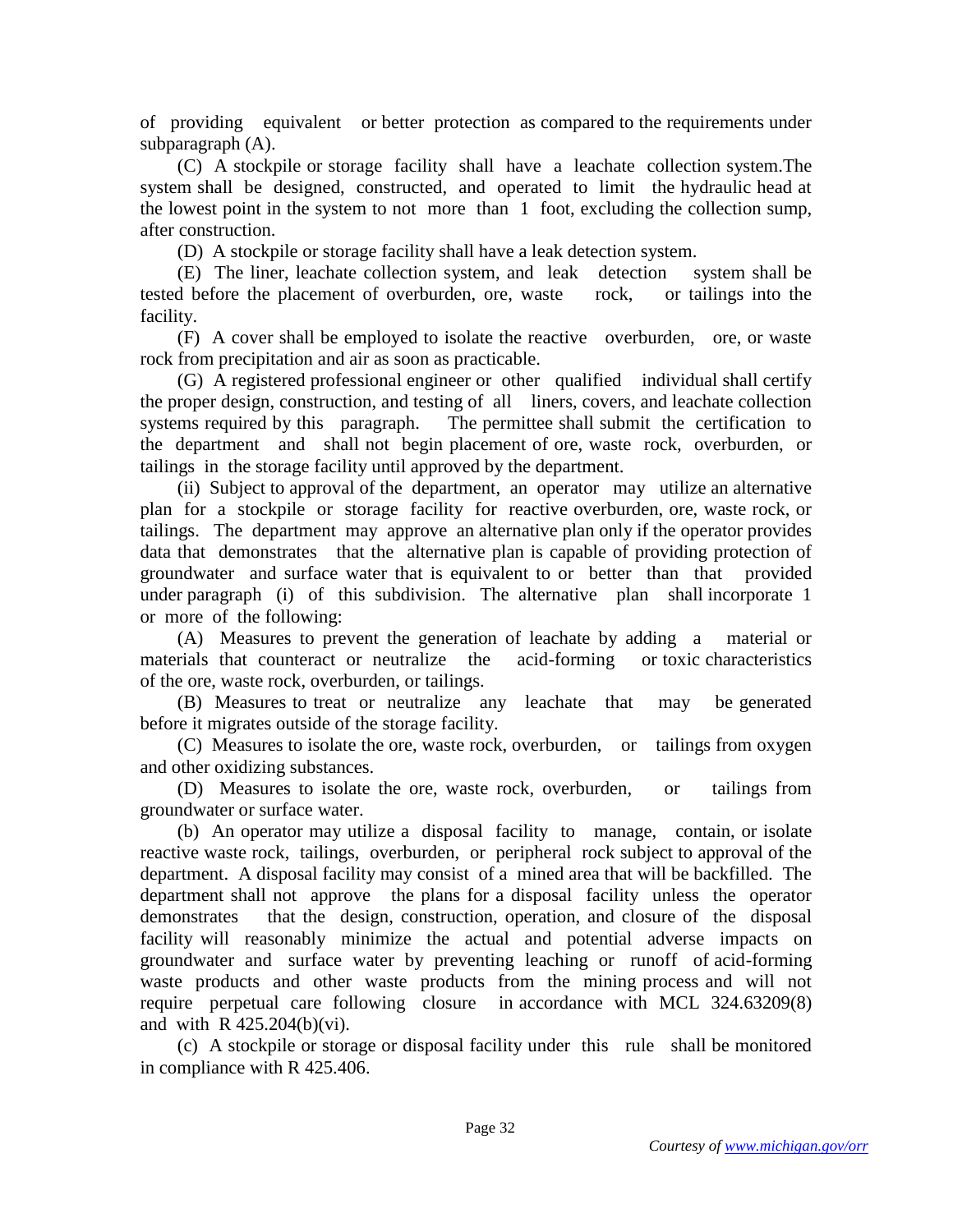(d) A permittee shall conduct and maintain grading or diking at stockpiles and storage or disposal facilities subject to this rule to assure that surface water drains away from the storage or disposal area.

History: 2006 AACS.

#### **PART 5. REPORTS**

#### **R 425.501 Mining and reclamation report.**

 Rule 501. (1) A permittee shall file an annual mining and reclamation report with the department; the city, village, or township where the proposed mining operation is located; and the Indian governing body having jurisdiction over an Indian reservation containing all or part of the mining area or affected area. The report shall be filed in printed and electronic format on or before March 15 of each year during the period the mine is operating and during the postclosure monitoring period. The department shall post a copy of the report on the department website.The report shall contain all of the following:

 (a) A map or maps drawn to an appropriate scale on a topographic base and referenced to the nearest government-surveyed section or quarter-section lines, accompanied by appropriate documents or notations, depicting and describing all of the following as they existed on December 31 of the previous year:

 (i) The locations and dimensions of portals, shafts, or other openings between the land surface and underground mine workings.

 (ii) The location, depth, and contours or slopes of surface pits, underground mine excavations, or both.

 (iii) The location of buildings, equipment, roads, railroad spurs, power supplies, fuel storage, or other pertinent features within the mining area.

(iv) Overburden, waste rock, and ore stockpiles.

(v) Settling ponds and tailings disposal areas.

(vi) Drainage control structures and grading.

(vii) Areas that the permittee has reclaimed during the past calendar year.

 (viii) Areas that the permittee anticipates will be reclaimed during the current calendar year.

 (ix) The name of the person or persons responsible for the preparation of the report, and the date of preparation.

 (b) An update of the contingency plan. The permittee shall provide a copy of the update to the emergency management coordinator.

 (c) A report of monitoring, leak detection, inspection, and leachate collection results for the preceding calendar year.

 (d) A report of the total tons of material mined from the mining area, and the amount of metallic product by weight, produced from the nonferrous metallic mineral mine for the preceding calendar year.

(e) An updated organization report.

 (f) An update of the characterization of reactivity of the ore, waste rock, and overburden that will be mined, and peripheral rock that will be exposed in the process of mining, and of any tailings that will be generated.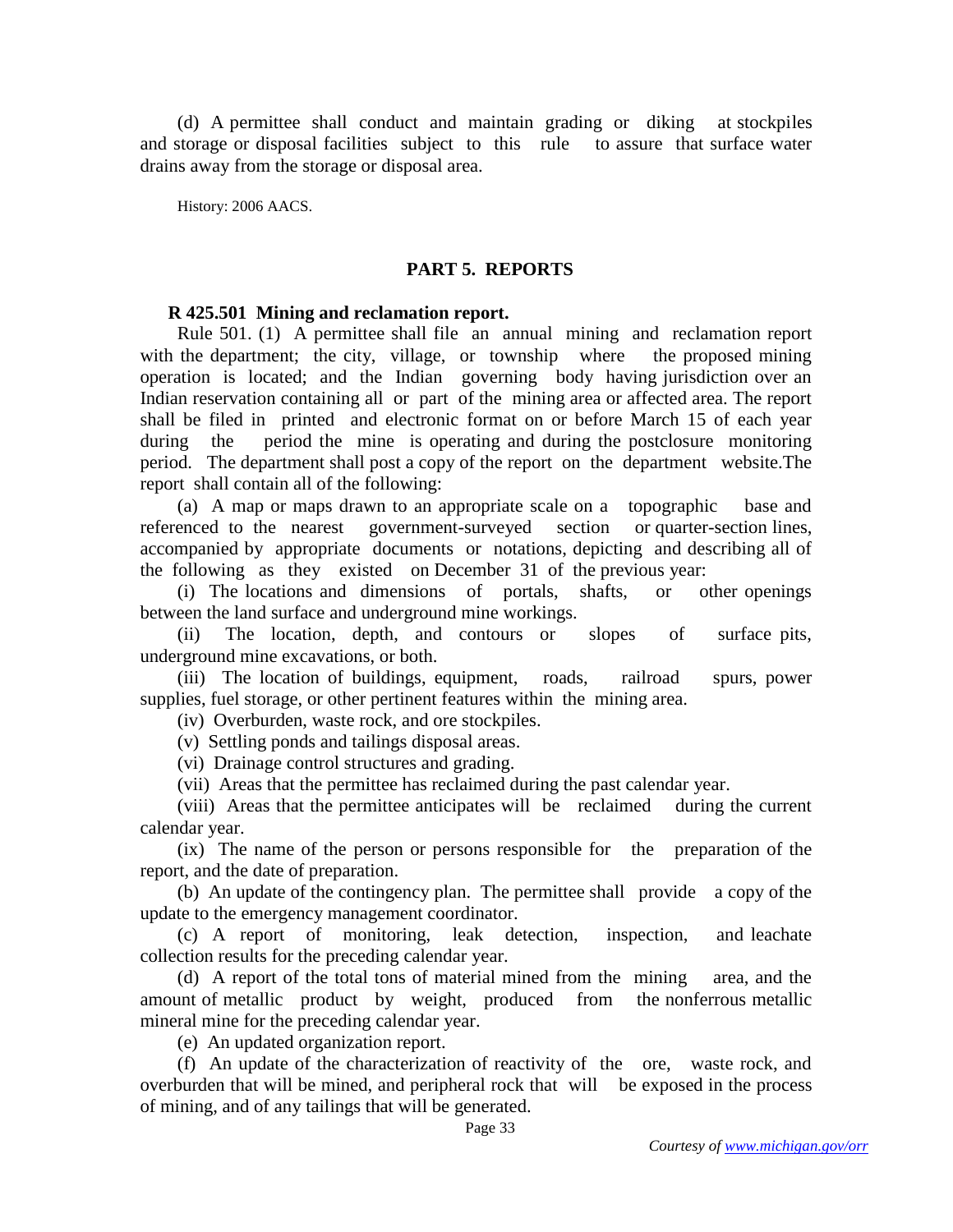(g) A list and summary of the reports required under R  $425.503(1)$  for the preceding calendar year.

 (2) Records upon which the mining and reclamation reports are based shall be preserved by the permittee for 3 years and made available to the department upon request.

 (3) A permittee shall file with the department an updated estimate of the cost of reclamation for mining activities planned for the current and succeeding 2 years of operation of the mine on or before March 15 of every third year after issuance of the mining permit.

History: 2006 AACS.

### **R 425.502 Update of contingency plan.**

 Rule 502. In addition to the annual update of the contingency plan required in  $R$  425.501(1)(b), a permittee shall promptly provide an update of the contingency plan to the department and the local emergency management coordinator whenever either of the following occurs:

(a) A change of the notification process or local representatives of the permittee.

(b) A substantial change in the site conditions or equipment noted on the plan.

History: 2006 AACS.

### **R 425.503 Report of incident.**

 Rule 503. (1) A permittee shall promptly notify the department, and each emergency management coordinator having jurisdiction over the affected area, of any incident, act of nature, or exceedance of a permit standard or condition at a mining operation that has created, or may create, a threat to the environment, natural resources, or public health and safety.

 (a) The notification shall be made as soon as possible following the incident, act of nature, or exceedance, by telephone or in person, to an authorized representative of the department during normal business hours or to the department pollution emergency alerting system between 5 p.m.and 8 a.m. and on weekends and holidays.

 (b) The permittee shall submit to the department a detailed written incident report giving the particulars of the incident, act of nature, or exceedance within 10 days of discovery. The report shall include all of the following information, to the extent known:

(i) The name of permittee.

(ii) The name of the person reporting the incident, act of nature, or exceedance.

(iii) The date and time of the incident, act of nature, or exceedance.

(iv) The nature of the incident, act of nature, or exceedance.

 (v) The nature and degree of the threat to the environment, natural resources, or public health or safety.

(vi) Response actions taken or planned.

 (c) If the response to the incident, act of nature, or exceedance is not concluded at the time the incident report is filed as required by subdivision (b) of this subrule,